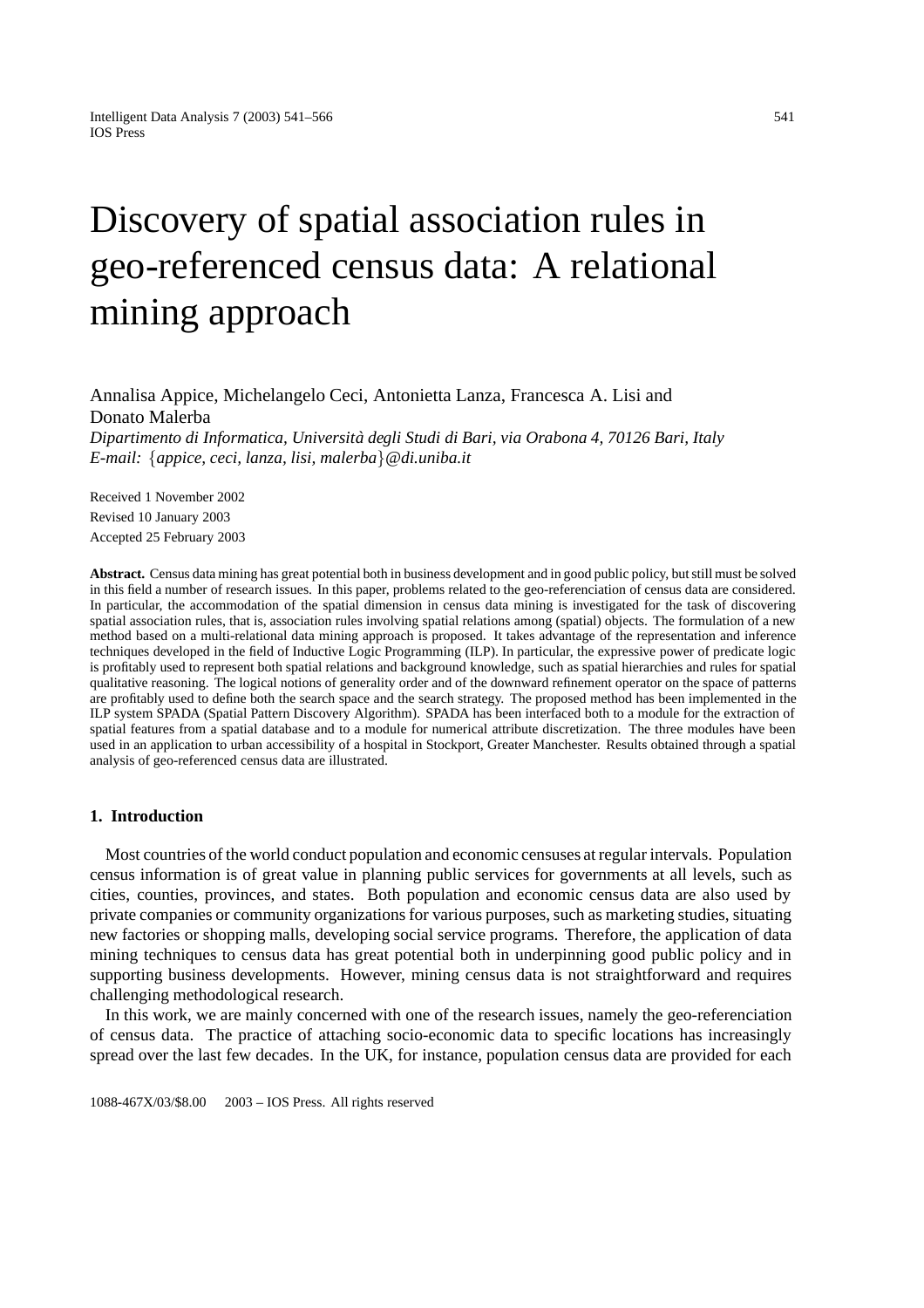enumeration district (ED), the smallest areal unit for which census data are published. At the same time, vectorized boundaries of the 1991 census EDs enable the investigation of socio-economic phenomena in association with the geographical location of EDs. These advances cause a growing demand for more powerful data analysis techniques that can link population data to their spatial, or, more precisely, geographical distribution.

Advances in spatial data structures [16], spatial reasoning [10], and computational geometry [38] have paved the way for the study of knowledge discovery in spatial data, and, more specifically, in geo-referenced data. *Spatial data mining* methods have been proposed for *the extraction of implicit knowledge, spatial relations, or other patterns not explicitly stored in spatial databases* [23].

Knowledge discovered from spatial data can be in various forms including classification rules, which describe the partition of the database into a given set of classes [22], clusters of spatial objects [35,39], patterns describing spatial trends, that is, regular changes of one or more non-spatial attributes when moving away from a given start object [15], and subgroup patterns, which identify subgroups of spatial objects with an unusual, an unexpected, or a deviating distribution of a target variable [20].

In this paper, we focus our attention on the specific task of discovering *spatial association rules*, that is, association rules involving spatial objects and relations. Association rules are a class of regularities introduced by Agrawal et al. [1] that can be expressed by an implication of the form:

$$
P \to Q(s, c),
$$

where P and Q are a set of literals, called *items*, such that  $P \cap Q = \emptyset$ , the parameter s, called *support*, estimates the probability  $p(P \cup Q)$ , and the parameter c, called confidence, estimates the probability p( $Q|P$ ). We call an association rule  $P \to Q$  *spatial*, if  $P \cup Q$  is a *spatial pattern*, that is, it expresses a spatial relationship among spatial objects.

The problem of mining spatial association rules has already been tackled by Koperski and Han [21], who implemented the module Geo-associator of the spatial data mining system GeoMiner [18]. However, the method implemented in Geo-associator suffers from severe limitations due to the restrictive data representation formalism, known as *single-table assumption* [41]. More specifically, it is assumed that data to be mined are represented in a single table (or relation) of a relational database, such that each row (or tuple) represents an independent unit of the sample population and columns correspond to properties of units. In spatial data mining applications this assumption turns out to be a great limitation. Indeed, different geographical objects may have different properties, which can be properly modeled by as many data tables as the number of object types. In addition, attributes of the neighbors of some spatial object of interest may influence the object itself, hence the need for representing object interactions.

The recently promoted (multi-)*relational* approach to data mining [9] looks for patterns that involve multiple relations of a relational database. Thus data taken as input by these approaches typically consists of several tables and not just a single one, as is the case in most existing data mining approaches. Patterns found by these approaches are called *relational* and are typically stated in a more expressive language than patterns defined in a single data table. Typically, subsets of *first-order logic*, which is also called predicate calculus or relational logic, are used to express relational patterns.

Considering this strong link with logics, it is not surprising that many algorithms for multi-relational data mining originate from the field of *inductive logic programming* (ILP) [8,25,34,36]. Extending a single table data mining algorithm to a relational one is not trivial. Efficiency is also very important, as even testing a given relational pattern for validity is often computationally expensive. Moreover, for relational pattern languages, the number of possible patterns can be very large and it becomes necessary to limit their space by providing explicit constraints (*declarative bias*).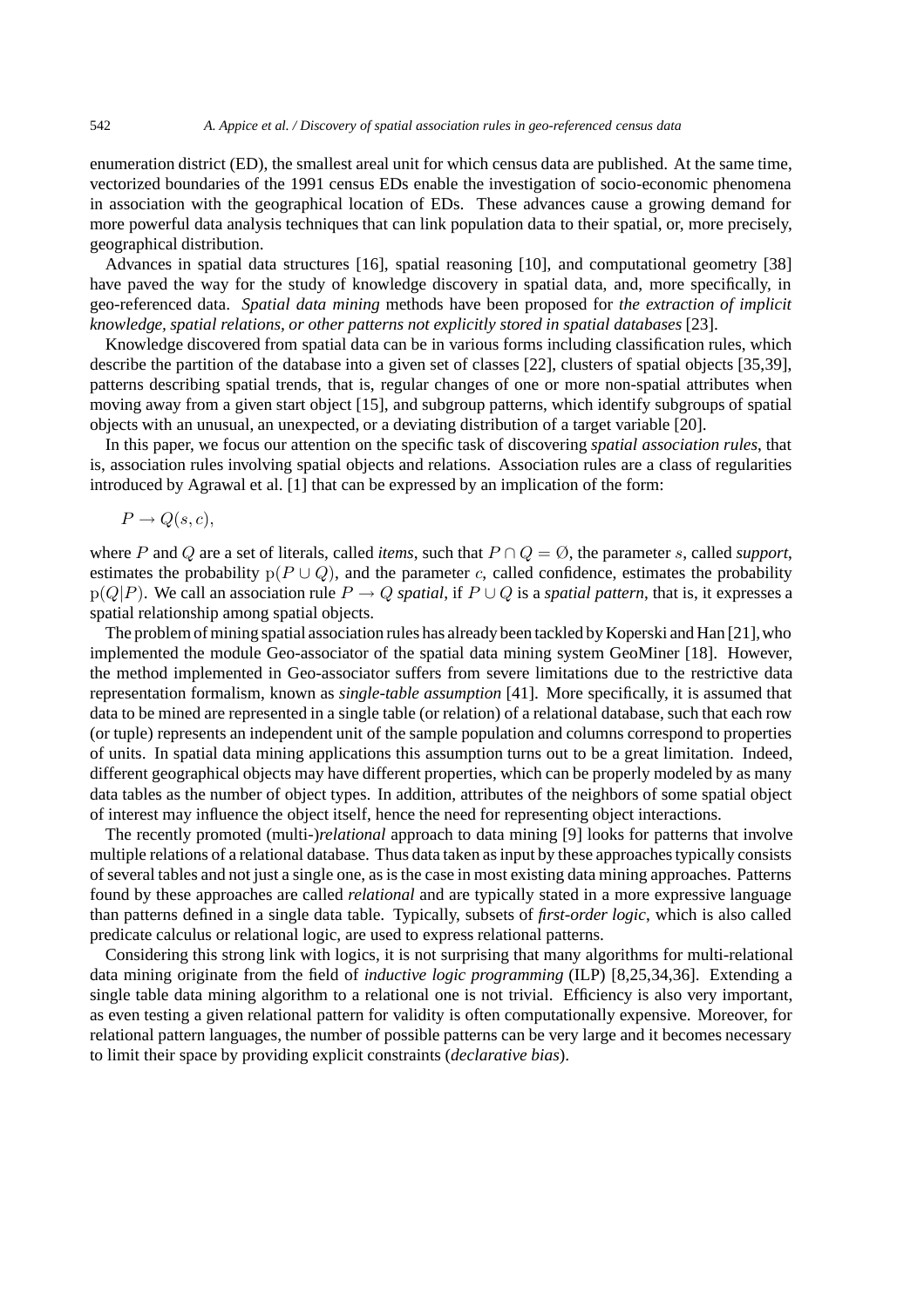However, mining *spatial* association rules is a more complex task than mining *relational* association rules, whose solutions have already been reported in the literature [7]. Two further degrees of complexity are:

- 1. the implicit definition of spatial relations and
- 2. the granularity of the spatial objects.

The former is due to the fact that the location and the extension of spatial objects*implicitly* define spatial relations such as directional and topological relations. Therefore, complex data transformation processes are required to make spatial relations explicit, as in the application of machine learning techniques to topographic map interpretation in [28].

The latter refers to the fact that spatial objects can be described at multiple levels of granularity. For instance, if spatial objects are regions with some administrative autonomy, such as wards, districts and counties, they can be organized hierarchically as follows:

Ward  $\rightarrow$  District  $\rightarrow$  County

based upon the *inside* relationship between locations. Interesting association rules are more likely to be discovered at the lowest granularity level (ward) than at the county level. On the other hand, large support is more likely to exist at higher granularity levels (District and County) rather than at a low level.

In the next section, a new algorithm for mining spatial association rules is reported. The algorithm, named SPADA (Spatial Pattern Discovery Algorithm), is based on an ILP approach to relational data mining and permits the extraction of multi-level spatial association rules, that is, association rules involving spatial objects at different granularity levels. Details on both the interface of SPADA with a spatial database and the feature extraction process are reported in Section 3. Finally, the application of SPADA to a data mining task involving UK census data is reported in Section 4.

### **2. Mining spatial association rules**

The discovery of spatial association rules is a descriptive mining task aiming to detect associations between *reference objects* and some *task-relevant objects*. The former are the main subject of the description, that is, the observation units, while the latter are spatial objects that are relevant for the task in hand and are spatially related to the former. For instance, if we are interested in investigating the socio-economic phenomenon of deprivation of some urban areas, we can look for spatial association rules that relate properties of some selected ED (reference objects) with properties of other spatial objects, such as public transport stops (task relevant objects). A spatial association rule which states that (only) "in 10% of reference EDs where the percentage of households with no car is high, there is a public transport stop" can lead to the conclusion that there are some seriously deprived areas in the examined territory. An indication of the gravity of this socio-economic phenomenon is given by the support of the rule: if the percentage is high (e.g., 80%), then there are many reference EDs with a high percentage of no-car-owning households which are not served by public transportation.

First-order logic is a useful tool for the formal representation of a spatial association rule. For instance, the association rule in the above example can be easily expressed as follows:

is  $a(X, ed)$  no-car-owning-households  $\mathcal{K}(X, high) \rightarrow$  $contains(X, Y)$  is  $a(Y, public\_transport, stop)$  (80%, 10%).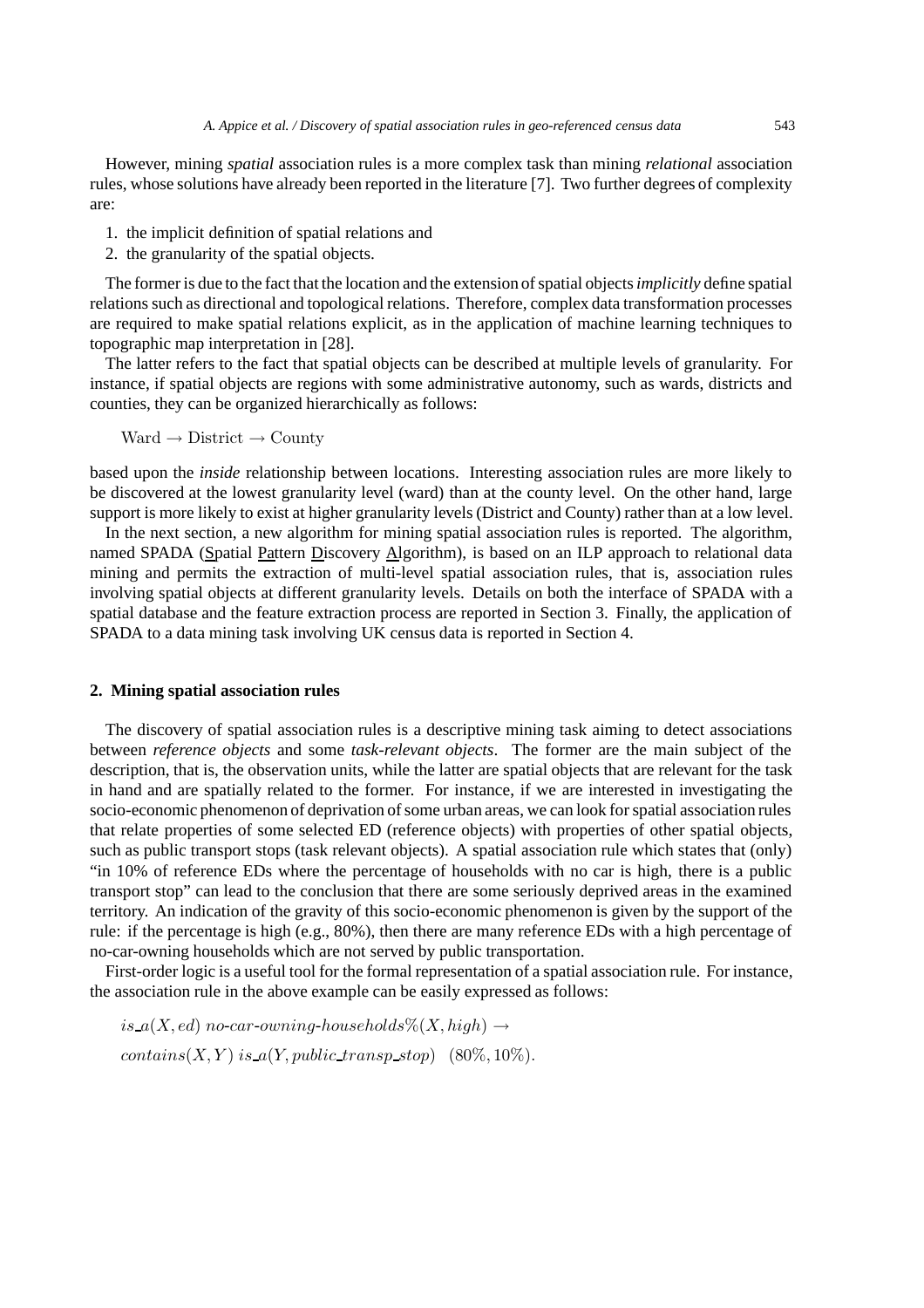

Fig. 1. Two spatial hierarchies and their association to three granularity levels (l).

This is a relational association rules, since the relational pattern

 $is_a(X, ed)$  no-car-owning-households% $(X, high)$  contains $(X, Y)$  $is_a(Y, public\_transport, stop)$ 

expresses some form of relationship, namely spatial containment, between any reference ED and some spatial object classified as public transport stop. Since the relationship and the objects involved in this pattern are of a spatial nature, the above implication is also a *spatial* association rule.

In spatial association rules, the items are first-order logic *atoms*, that is, n-*ary predicates* applied to n *terms*. In the above example terms can be either *variables*, such as X and Y , or *constants*, such as *high* or *bus or tram stop*.

Since some kind of taxonomic knowledge on task-relevant objects may also be taken into account to obtain descriptions at different granularity levels (*multiple-level association rules*), finer-grained answers to the above query are also expected, such as:

 $is_a(X, ed)$  no-car-owning-households% $(X, high) \rightarrow$ contains $(X, Y)$  is  $a(Y, bus\_stop)$  (70%, 11%).

which provides more insight into the nature of the task relevant object  $Y$ , according to the spatial hierarchy reported in Fig. 1. It is noteworthy that the support and the confidence of the last rule have changed. Generally, the lower the granularity level, the lower the support of association rules. Therefore, we follow Han and Fu's [17] proposal to use different thresholds of support and confidence for different granularity levels.

The problem of mining association rules can be formally stated as follows: *Given*

- **–** a spatial database (SDB),
- **–** a set of reference objects S,
- **–** some sets  $R_k$ ,  $1 \leq k \leq m$ , of task-relevant objects,
- a background knowledge BK including some spatial hierarchies  $H_k$  on objects in  $R_k$ ,
- **–** M granularity levels in the descriptions (1 is the highest while M is the lowest),
- a set of granularity assignments  $\Psi_k$  which associate each object in  $H_k$  with a granularity level,
- **–** a couple of thresholds *minsup[l]* and *minconf[l]* for each granularity level,
- **–** a declarative bias DB that constrains the search space,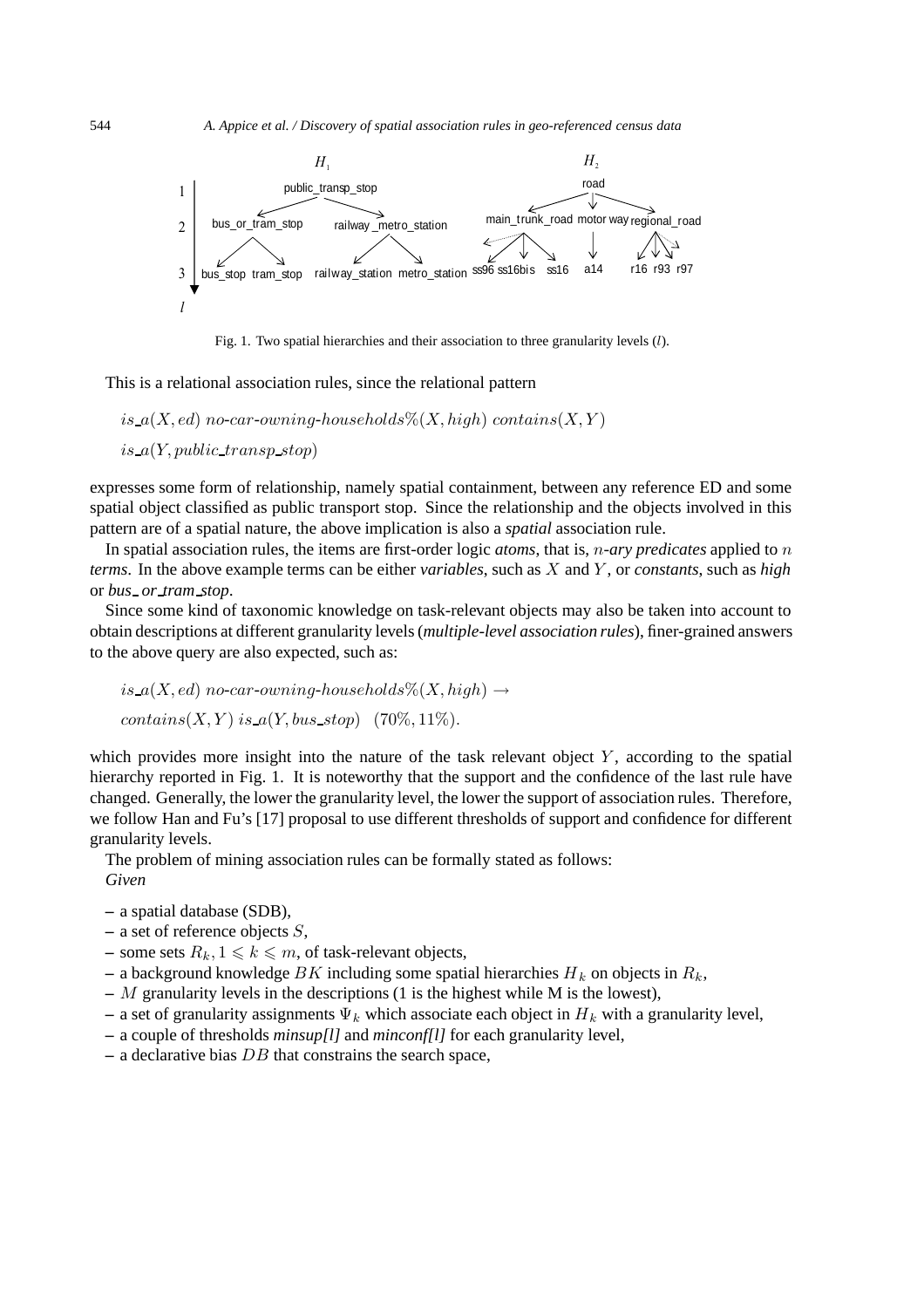*Find* strong multi-level spatial association rules.

An ILP approach to mining spatial association rules has already been reported in [31]. Representation problems and algorithmic issues related to the application of our logic-based computational method are discussed in the next two sub-sections.

## *2.1. Representing spatial data and background knowledge*

The basic idea in our proposal is that a spatial database boils down to a deductive relational database (DDB) once the spatial relationships between reference objects and task-relevant objects have been extracted. More precisely, we pre-process data stored in a spatial database to represent it in a deductive database. For instance, spatial intersection between objects is represented in a derived relation *intersects*(*X,Y*).

As observed by Klösgen and May [20] this approach has some disadvantages, such as high computational burden, redundant data storage and loose integration between a GIS and the data mining method. However, there are at least two equally important advantages. First, once the data is pre-processed the calculation has not to be repeated, e.g. by constructing join indices. This is important in explorative data analysis, where the main effort is in analyzing data along several dimensions and according to a progressive refinement approach. The case in which an expert decides to throw away selected data and to consider a new data set occurs less frequently than the case in which the expert works on the same data by tuning the parameters of the data mining tool. Second, the expressive power of first-order logic in databases also allows us to specify a background knowledge BK, such as spatial hierarchies and a *domain specific knowledge* expressed as sets of rules. In particular, the specification of a domain specific knowledge permits the search for patterns which could not be otherwise found in the spatial database. The rules defining the domain specific knowledge are stored in the intensional part of the DDB and can support, amongst other things, qualitative spatial reasoning.

Henceforth, we denote the DDB in hand  $D(S)$  to mean that it is obtained by adding the data extracted from SDB, regarding the set of reference objects  $S$ , to the previously supplied  $BK$ . The ground facts  $<sup>1</sup>$ </sup> in  $D(S)$  can be grouped into distinct subsets: each group, uniquely identified by the corresponding reference object  $s \in S$ , is called *spatial observation* and denoted  $O[s]$ . We define the set:

$$
R(s) = \{r_i | \exists k : r_i \in R_k \text{ and a ground fact } \alpha(s, r_i) \text{ exists in } D(S)\}
$$

as the set of task-relevant objects spatially related to s. The set  $O[s]$  is given by

$$
O[s] = O[s|R(s)] \cup \mathbf{U}_{r_i \in R[s]} O[r_i|S],
$$

where:

- $O[s|R(s)]$  contains properties of s and spatial relations between s and  $r_i$
- $O[r_i|S]$  contains properties of  $r_i$  and spatial relations between  $r_i$  and some  $s' \in S$ .

In an extreme case,  $O[s]$  can coincide with  $D(S)$ . This is the case in which s is spatially related to all task-relevant objects. The unique reference object associated to a spatial observation allows us to define the support and the confidence of a spatial association rule (see the definition of spatial association rule

<sup>&</sup>lt;sup>1</sup>In this work we assume that ground facts concern either taxonomic "is a" relationships or binary spatial relationships  $\alpha(s, r)$ or object properties.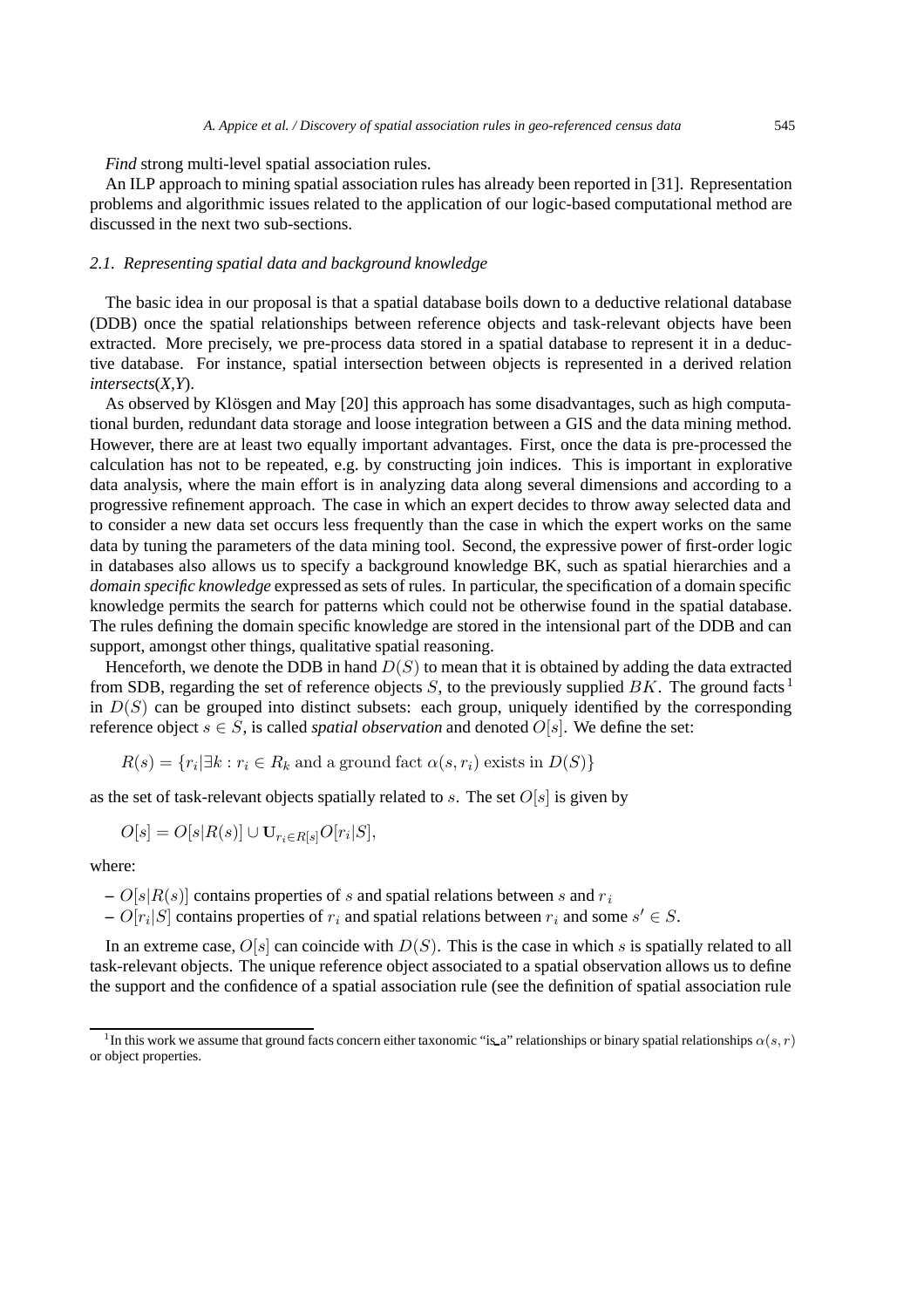below). Note that the notion of spatial observation in SPADA adapts the notion of *interpretation*, which is common to many relational data mining systems [9], to the case of spatial databases.

Let  $A = \{a_1, a_2, \ldots, a_t\}$  be a set of Datalog atoms whose terms are either variables or constants [4]. Predicate symbols used for A are all those permitted by the user-specified declarative bias, while the constants are only those defined in D(S). The atom denoting the reference objects is called *key atom*. Conjunctions of atoms on A are called *atomsets* [6] like the itemsets in classical association rules. In our framework, a language of patterns  $L[l]$  at the granularity level l is a set of well-formed atomsets generated on A. Necessary conditions for an atomset P to be in  $L[l]$  are the presence of the key atom, the presence of taxonomic "is a" atoms exclusively at the granularity level  $l$ , the linkedness [19], and safety. In particular, the last property guarantees the correct evaluation of patterns when the handling of negation is required. To a pattern P we assign an existentially quantified conjunctive formula  $eqc(P)$ obtained by turning  $P$  into a Datalog query.

**Definition.** *A pattern* P *covers an observation*  $O[s]$  *if*  $eqc(P)$  *is true in*  $O[s] \cup BK$ .

**Definition.** Let O be the set of spatial observations in  $D(S)$  and  $O_P$  denote the subset of O containing *the spatial observations covered by the pattern* P. The support of P is defined as  $\sigma(P) = |O_P|/|O|$ .

**Definition.** *A spatial association rule in D*(*S*) *at the granularity level l is an implication of the form*

 $P \rightarrow Q(s\%, c\%)$ 

where  $P \cup Q \in L[l], P \cap Q = Q$ , P includes the key atom and at least one spatial relationship is in P ∪ Q. The percentages s% and c% are respectively called the *support* and the *confidence* of the rule, meaning that s% of spatial observations in  $D(S)$  is covered by  $P \cup Q$  and c% of spatial observations in  $D(S)$  that is covered by P is also covered by  $P \cup Q$ . The support and the confidence of a spatial association rule  $P \to Q$  are given by  $s = \sigma(P \cup Q)$  and  $c = \varphi(Q|P) = \sigma(P \cup Q)/\sigma(P)$ .

In multi-level association rule mining, an *ancestor*relation between two patterns at different granularity levels  $P \in L[l]$  and  $P' \in L[l'], l < l'$ , exists if and only if  $P'$  can be obtained from P by replacing each spatial object  $h \in H_k$  at granularity level  $l = \Psi_k(h)$  with a spatial object  $h' < h$  in  $H_k$ , which is associated with the granularity level  $l' = \Psi_k(h')$ .

The frequency of a pattern depends on the granularity level of task-relevant spatial objects.

**Definition.** *Let* minsup[l] *and minconf* [l] *be two thresholds setting the minimum support and the minimum confidence respectively at granularity level* l*. A pattern* P *is* large (*or* f requent) *at level*  $l$  if  $\sigma(P) \geqslant minsup[l]$  and all ancestors of  $P$  with respect to the hierarchies  $H_k$  are large at their  $corresponding$  levels. The confidence of a spatial association rule  $P\to Q$  is high at level l if  $\varphi(Q|P)\geqslant 1$ *minconf* [l]*. A spatial association rule* P → Q *is strong at level* l *if* P ∪ Q *is large and the confidence is high at level* l*.*

The definition of the strong spatial association rule given above suggests that the generation of association rules at different granularity levels should proceed from the most general towards the most specific granularity levels. This is the approach followed in the ILP system SPADA, which has been developed for mining multi-level association rules in spatial databases. In the following section we explain how SPADA performs its search in the space of patterns at a given granularity level  $l$ , that is,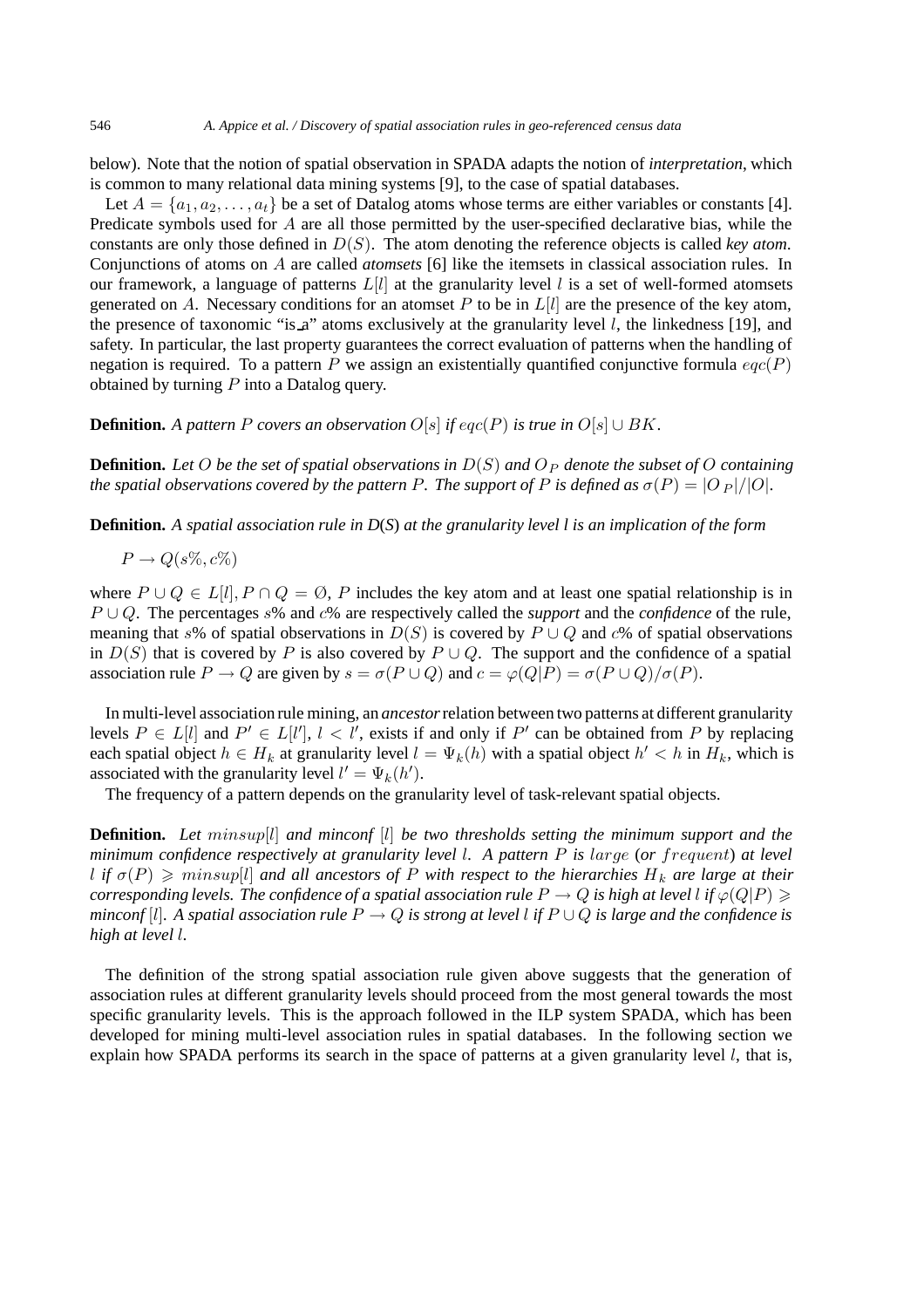| Find large 1-atomsets at level <i>l</i><br>Cycle on the depth $(k > 1)$ of search in the pattern space |  |  |
|--------------------------------------------------------------------------------------------------------|--|--|
| 1. Generate candidate <i>k</i> -atomsets at level <i>l</i> from large $(k-1)$ -atomsets by             |  |  |
| applying the refinement operator $\rho$                                                                |  |  |
| 2. Prune candidates that $\theta$ -subsume infrequent patterns                                         |  |  |
| 3. Prune candidates equivalent under $\theta$ -subsumption                                             |  |  |
| 4. Evaluate candidates and generate large k-atomsets at level <i>l</i> from<br>candidate k-atomsets    |  |  |
| Until the user-defined maximum depth                                                                   |  |  |

Fig. 2. Intra-level search implemented in SPADA.

in the space of patterns defined by the language L[l] (*intra-level search*). Section 2.3 illustrates how SPADA takes advantage of statistics computed at a level  $l$  when it searches in the 'more specific' space at level  $l + 1$  (*inter-level search*).

# *2.2. Intra-level search of the pattern space*

Given a granularity level l and a pattern language  $L[l]$ , the task of mining spatial association rules can be split into two sub-subtasks:

- 1. Find *large* (or *frequent*) spatial patterns in the space defined by L[l];
- 2. Generate highly-confident spatial association rules at level l.

Algorithm design for frequent pattern discovery (step 1) has turned out to be a popular topic in data mining. The blueprint for most algorithms proposed in the literature is the levelwise method [32], which is based on a breadth-first search in the lattice spanned by a generality order  $\geqslant$  between patterns. Given two patterns  $P_1$  and  $P_2$ , we write  $P_1 \geqslant P_2$  to denote that  $P_1$  is more general than  $P_2$  or equivalently that  $P_2$  is more specific than  $P_1$ . The space is searched one level at a time, starting from the most general patterns and iterating between the candidate generation and candidate evaluation phases. The intra-level search algorithm of SPADA implements the afore-mentioned levelwise method (see Fig. 2).

The pattern space is structured according to the  $\theta$ -subsumption [37]. Many ILP systems adopt  $\theta$ subsumption as the generality order for clause spaces. In this context we need to adapt the framework to the case of atomsets. More precisely, the restriction of θ-subsumption to *Datalog queries* (i.e. existentially quantified conjunctions of Datalog atoms) is of particular interest.

**Definition.** Let  $Q_1$  and  $Q_2$  be two queries. Then  $Q_1$   $\theta$ -subsumes  $Q_2$  if and only if there exists a *substitution*  $\theta$  *such that*  $Q_2 \theta \subseteq Q_1$ *.* 

We can now introduce the generality order adopted in SPADA.

**Definition.** Let  $P_1$  and  $P_2$  be two patterns. Then  $P_1$  is more general than  $P_2$  under  $\theta$ -subsumption, *denoted as*  $P_1 \geqslant P_2$ , *if and only if*  $P_2$   $\theta$ -subsumes  $P_1$ .

 $\theta$ -subsumption is a quasi-ordering, since it satisfies the reflexivity and transitivity property but not the anti-symmetric property. The quasi-ordered set spanned by  $\geq \theta$  can be searched by a *refinement operator*, namely a function that computes a set of refinements of a pattern.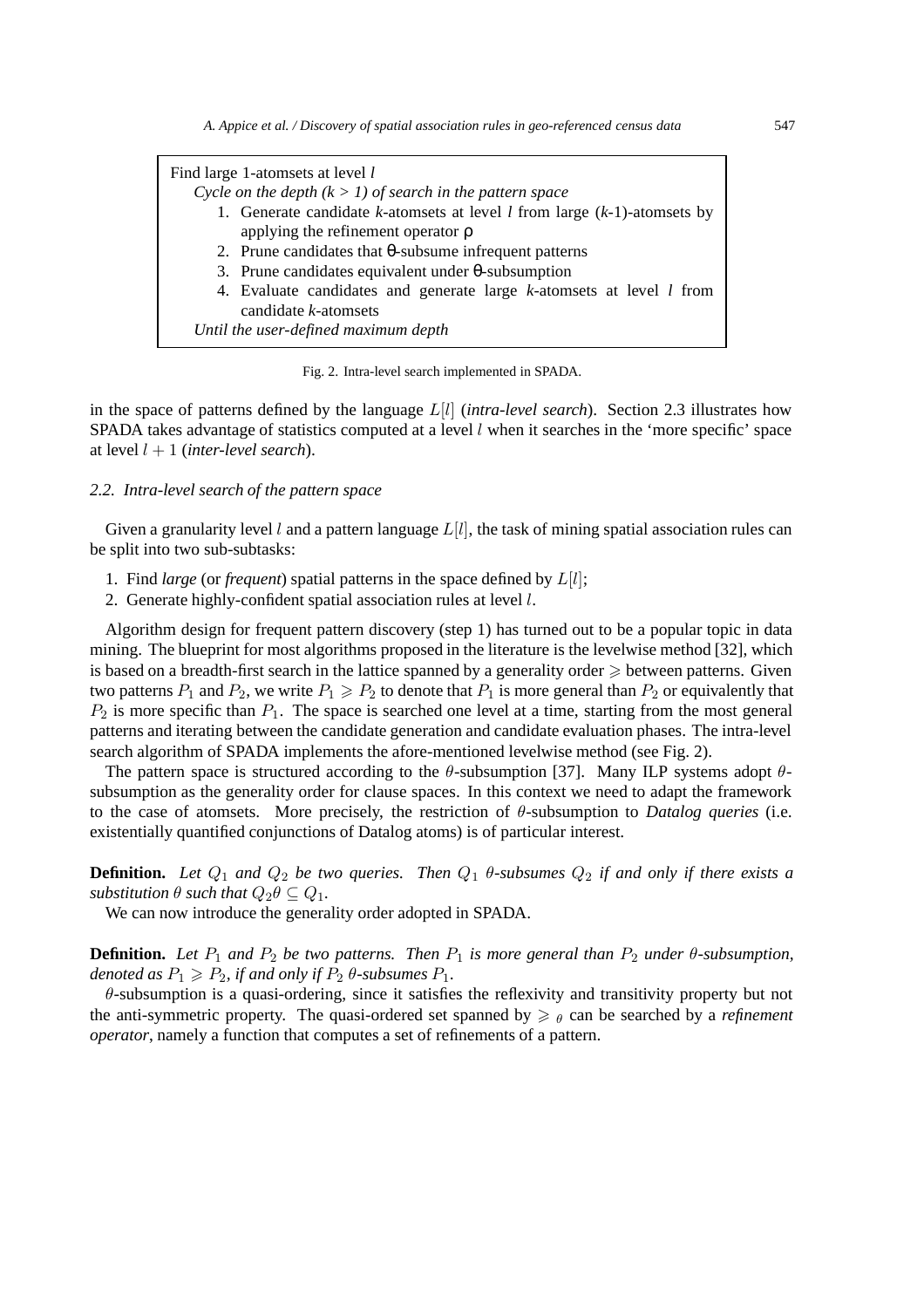**Definition.** Let  $\langle G,\geqslant_{\theta}\rangle$  be a pattern space ordered according to  $\geqslant$   $_{\theta}$ . A downward refinement operator under  $\theta$ -subsumption is a function  $\rho$  such that  $\rho(P) \subseteq \{Q | P \geqslant_{\theta} Q\}.$ 

In SPADA, the following operator  $\rho'$  is used.

# **Definition.** Let P be a pattern in  $L[l]$ . Then  $\rho'(P) = \{P \wedge a_i | a_i \text{ is an atom in } L[l] \}$ .

It can be easily proven that  $\rho'(P)$  is a downward refinement operator under  $\theta$ -subsumption, that is  $P \geq_{\theta} Q$  for all  $Q \in \rho'(P)$ . Indeed,  $Q = P \wedge a_i$  for an atom  $a_i$  in  $L[l]$ . By adopting the set notation we can also write  $Q = P \cup \{a_i\}$ . The inequality  $P \geq \theta P \cup \{a_i\}$  holds if  $P \cup \{a_i\}$   $\theta$ -subsumes  $P$ , that is, a substitution  $\theta$  exists such that  $P\theta \subseteq P \cup \{a_i\}$ . Obviously,  $\theta$  is the empty substitution. The refinement operator  $\rho'(P)$  allows the generation of k-atomsets, that is atomsets of k literals, from (k-1)-atomsets.

It is noteworthy that  $\geq_{\theta}$  on patterns represented as Datalog queries is monotone with respect to support.

**Property of**  $\theta$ **-subsumption monotony.** Let  $\langle G, \geqslant_\theta \rangle$  be a pattern space ordered according to  $\geqslant_\theta$ . For *any two patterns*  $P_1$  *and*  $P_2$  *such that*  $P_1 \geq_\theta P_2$  *we have that*  $\sigma(P_1) \geq \sigma(P_2)$ *.* 

Therefore, the refinement operator  $\rho$  drives the search towards patterns with decreasing support. If a pattern P is infrequent, all its refinements in  $\rho'(P)$  are also infrequent. This is the first-order counterpart of one of the properties holding in the family of the Apriori-like algorithms [1], on which the pruning criterion is based. Indeed, the generation of patterns obtained as refinements of infrequent patterns can be avoided, since those patterns have certainly a support lower than the user-defined threshold. This is what happens at step 1) in the algorithm of Fig. 2.

Given a frequent pattern P of k-1 atoms, it may happen that some pattern  $Q \in \rho'(P)$  θ-subsumes another infrequent pattern P' of k' atoms, with  $k' < k$ . This means that Q is certainly infrequent because of the above monotony property, and its evaluation can be avoided (step 2 in Fig. 2). Additional candidates not worth being evaluated are those equivalent under  $\theta$ -subsumption to some other candidate  $(\text{step } 3 \text{ in Fig. 2}).$ 

Finally, unpruned candidates are evaluated to check whether they are large (i.e., frequent) or not (*candidate evaluation* phase, step 4). The evaluation of each generated pattern P requires a  $\theta$ -subsumption test against some spatial observations O[s]. Indeed, if O[s]  $\cup$  BK  $\theta$ -subsumes P, then eqc(P) is true in  $O[s] \cup BK$ , that is P covers  $O[s]$ , according to the definition given in the previous section. Actually, in SPADA the test of a pattern  $Q \in \rho'(P)$  is performed only against those spatial observations covered by P, since, if a spatial observation  $O[s]$  is not covered by P, it cannot be covered by Q without violating the transitive property of  $\theta$ -subsumption.

#### *2.3. Inter-level search of the pattern space*

As specified in Section 2.1, to be able to define a pattern P as *large* (or *frequent*) at level l two conditions must be satisfied, namely

- i)  $\sigma(P) \geqslant minsup[l]$  and
- ii) all ancestors of P with respect to the hierarchies  $H_k$  are large at their corresponding levels.

The second condition suggests an additional pruning strategy. Let  $P$  and  $Q$  be two frequent patterns at levels l and  $l + 1$  respectively, such that P is an ancestor of Q. Suppose that P has been refined into the infrequent pattern  $P'$  while searching in the pattern space at level l. When the space of patterns at level  $l + 1$  is explored and  $Q$  is refined, it is possible to generate a candidate pattern  $Q'$  whose ancestor is  $P'$ . In this case,  $Q'$  can be safely pruned, since it cannot be a large pattern without violating condition ii). In order to support this additional pruning strategy, the refinement operator implemented in SPADA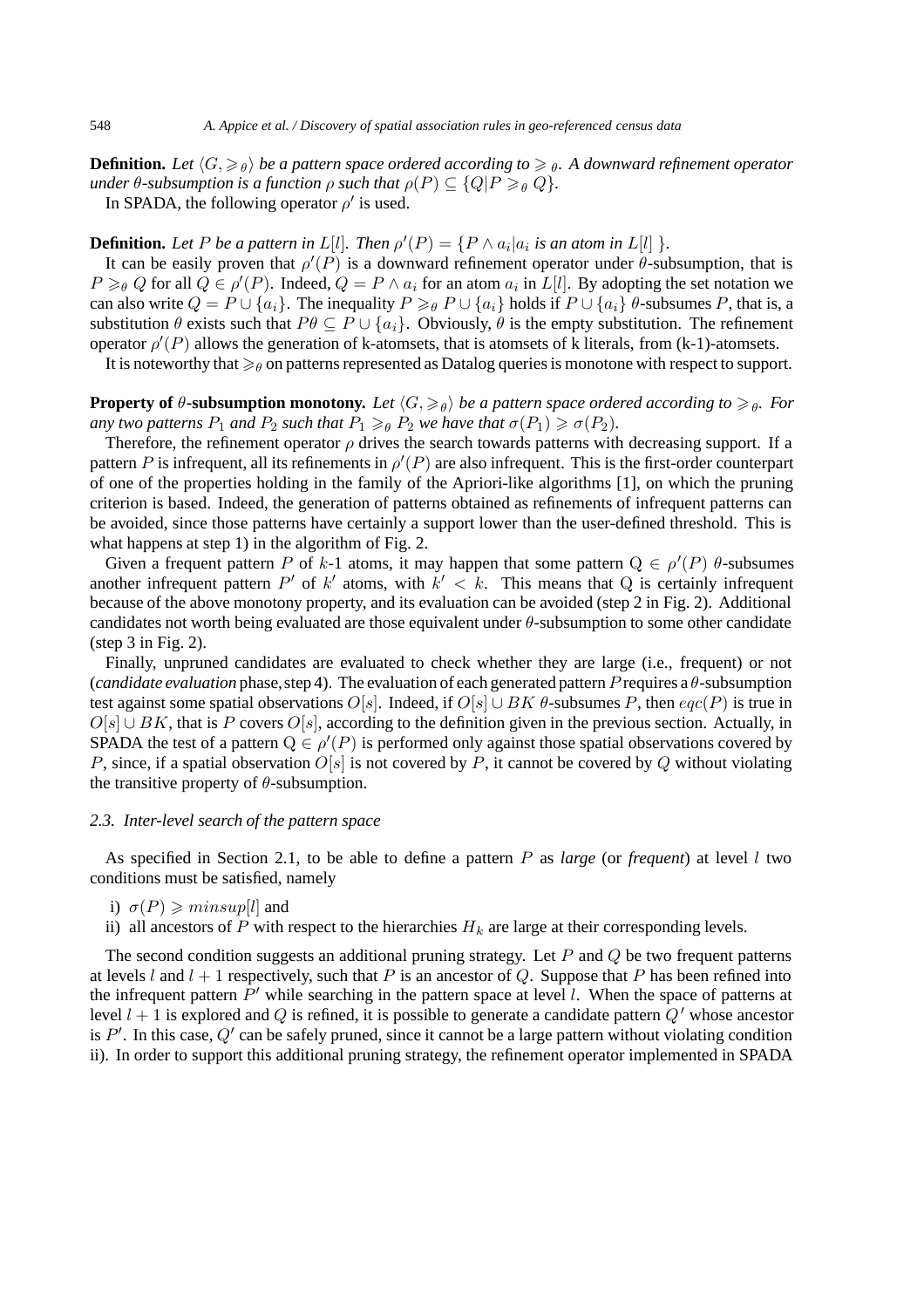

Fig. 3. Graph of intra-space and inter-space backward pointers.

uses a graph of backward pointers to be updated while searching. Backward pointers keep track of both intra-space and inter-space search stages. Figure 3 gives an example of such a graph, where nodes, dotted edges and dashed edges represent patterns, intra-space generality and inter-space parenthood, respectively. The effectiveness of this computational solution is illustrated in [26].

## *2.4. From patterns to association rules*

Once large patterns have been generated, it is possible to generate strong spatial association rules. For each pattern P, SPADA generates antecedents suitable for rules being derived from P. The consequent corresponding to an antecedent is simply obtained as a complement of atoms in P and not in the antecedent. It is noteworthy that the generation of "good" rule antecedents is crucial. A naïve implementation would consist of a combinatorial computation step followed by a pruning step. The former would output combinations of atoms occurring in P, while the latter would discard those that are not well-formed, e.g. without the key atom in the antecedent or not respecting the constraints of linkedness and safety. Backward pointers can also be exploited to speed up the generation of association rules instead. In particular, SPADA recursively retrieves the predecessors of a frequent pattern and returns only those yielding strong rules. This eliminates the need for evaluating rules a posteriori.

## *2.5. Filtering patterns and association rules*

In many applications, not all large patterns or strong association rules are deemed interesting by the user. The presentation of thousands of rules can discourage users from interpreting them in order to find 'nuggets' of knowledge. SPADA provides users with two filtering mechanisms, one for patterns and one for association rules. They are part of the declarative bias that constrains the search space. More precisely, the user can define the following pattern constraint:

```
pattern_constraint(AtomList, Min\_occur),
```
where *AtomList* is a list of atoms (for atomic constraints) or a list of atom lists (for conjuctive constraints), while *Min<sub>r</sub>occur* is a positive number which specifies the minimum number of constraints in the list that must be satisfied. Patterns that do not satisfy this constraint are filtered out.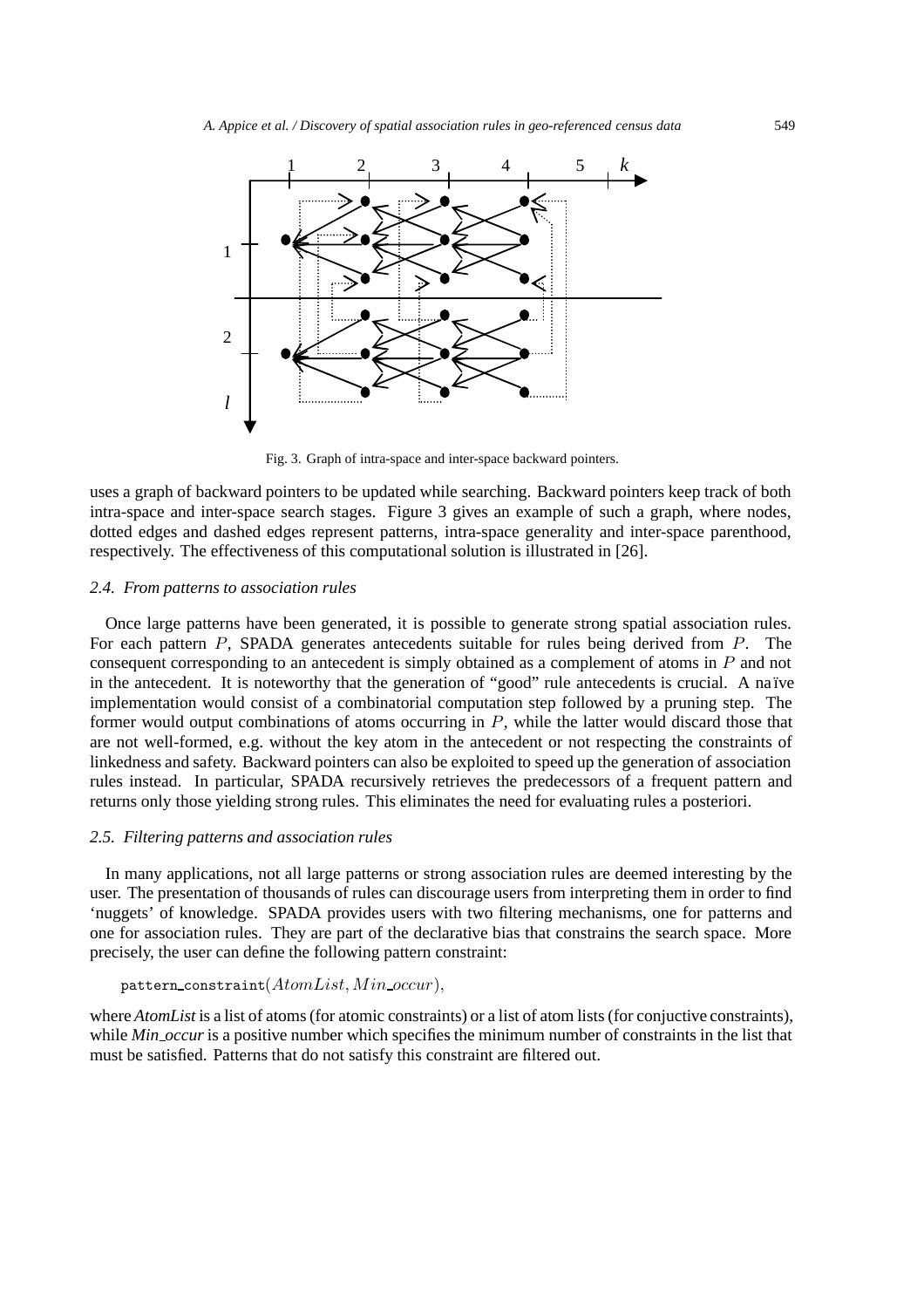In addition, the user can define a constraint either on the antecedent or on the consequent of a spatial association rule, by specifying one of the following types of declarative bias:

body\_constraint $(Atomic, Min\_occur)$ head\_constraint $(AtomList, Min\_occur),$ 

where *AtomList* and *Min occur* have the same meaning as in the pattern constraint. The application of this pattern/rule filtering approach proved very useful in the application to census data mining.

# **3. Interfacing SPADA to the spatial database**

The application of the ILP approach to spatial databases is made possible by a middle-layer module for feature extraction. This layer is essential to cope with one of the main issues of spatial data mining, namely the requirement of complex data transformation processes to make spatial relations explicit. This function is partially supported by the spatial database (SDB), which offers spatial data types in its data model and query language and supports them in its implementation, providing at least spatial indexing and efficient algorithms for spatial join [16]. Thus spatial databases supply an adequate representation of both single objects and spatially related collections of objects. In particular, the abstraction primitives for spatial objects are point, line and region. Among the operations defined on spatial objects, spatial relationships are the most important because they make it possible, for example, to ask for all objects in a given spatial relationship with a query object.

# *3.1. Spatial features*

Many spatial features (relations and attributes) can be extracted from spatial objects stored in SDB. According to their *nature*, features can be categorized as follows:

- 1. *locational* features, when they concern the location of objects;
- 2. *geometrical* features, when they are based on the principles of Euclidean geometry;
- 3. *directional* features, when they regard (relative) spatial orientation in 2D or 3D;
- 4. *topological* features, when they are relations preserving themselves under topological transformations such as translation, rotation, and scaling;
- 5. *hybrid* features, when they merge properties of two or more of the previous categories.

# *Locational features*

Locational features are the simplest and more intrinsic features of spatial objects, since they are the attributes concerning the location. Depending on the abstraction primitives, meaningful locational features are: in the case of an areal object, the coordinates of the centroid, in the case of a linear object, the coordinates of the extremes and the coordinates of the point itself.

#### *Geometrical features*

Geometrical features are the most classical ones, since they are based on principles of Euclidean geometry. Generally, they depend on some distance/metric computations. Region area, perimeter, length of axes and shape properties are typical examples of attributive geometrical features, while distance and angle of incidence are typical examples of geometrical relations.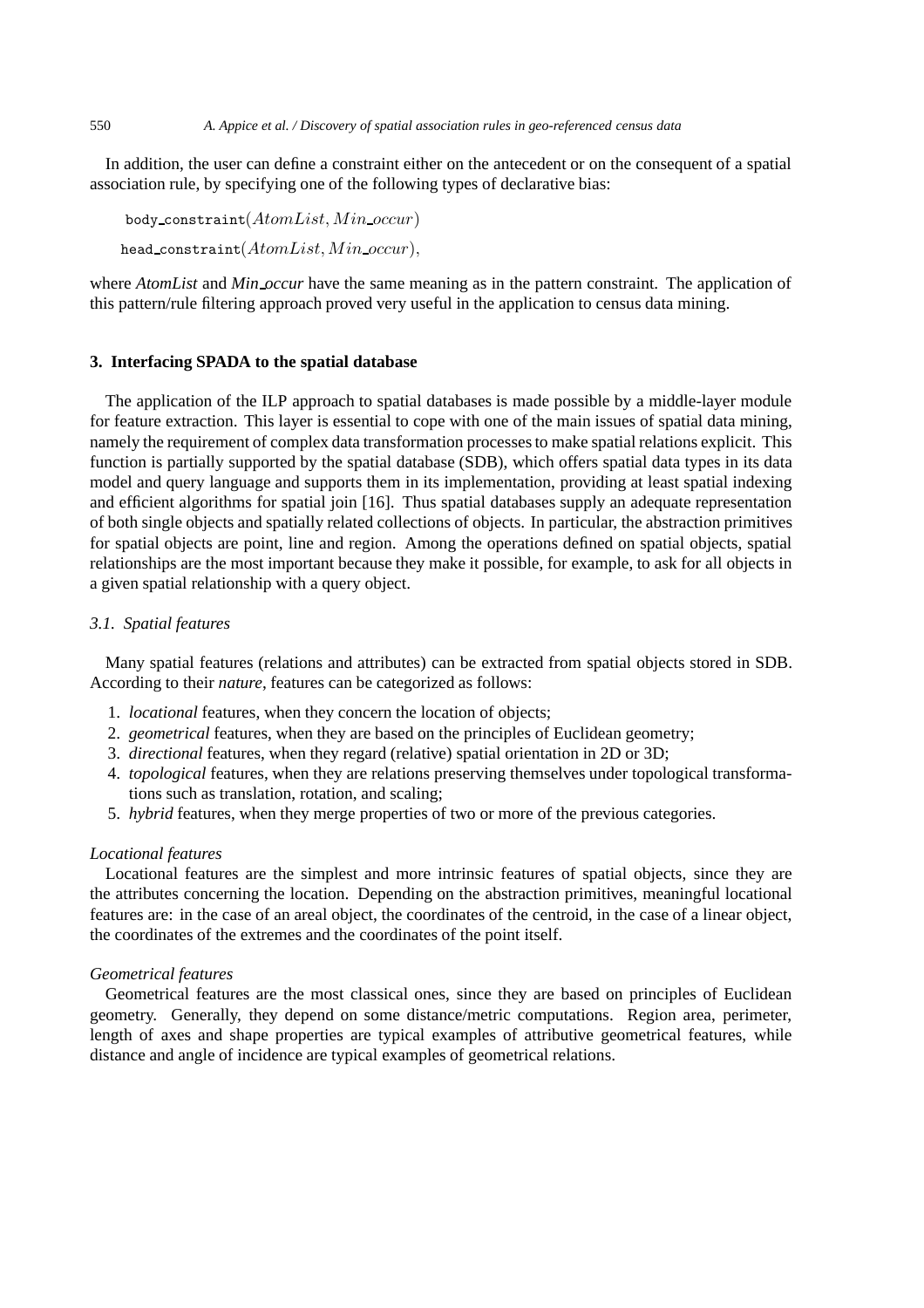$$
R(A,B) = \begin{pmatrix} A^0 \cap B^0 & A^0 \cap \partial B & A^0 \cap B^- \\ \partial A \cap B^0 & \partial A \cap \partial B & \partial A \cap B^- \\ A^- \cap B^0 & A^- \cap \partial B & A^- \cap B^- \end{pmatrix}
$$

Fig. 4. The 9-intersection model represented as a matrix.

#### *Directional features*

Directional features concern information about relative spatial orientation in 2D or 3D. They are fundamental in image processing and are 'natural' relations to be considered when assuming as a reference system a regular gridding system. Directional features are defined on the basis of the *neighborhood* concept. The most common metrics adopted to define neighborhoods are the *city block* distance (d <sup>4</sup>), and the *chess board* distance  $(d_8)$ . Given two points, p and q, with co-ordinates  $(i, j)$  and  $(h, k)$ , respectively, such distance functions are defined as follows:

$$
d_4(p,q) = |i - h| + |j - k|
$$
  

$$
d_8(p,q) = \max\{|i - h|, |j - k|\}
$$

The *neighbors* of a point p are the points having unitary distance from p. The neighborhood of a point  $p$  is constituted by all its neighbors and the point  $p$  itself. When the 4-distance is adopted, there are only 4 neighbors that are all adjacent to  $p$  along the main directions: north, east, south, and west. When the more general 8-distance is used, there are 8 neighbors which are adjacent to  $p$  along all the possible directions: north, north-east, east, south-east, south, south-west, west, and north-west.

#### *Topological features*

The *9-intersection model* was proposed by Egenhofer and Franzosa [11] and Egenhofer and Herring [12] to categorize binary topological relations in geographic databases. It is independent of the concepts of distance and direction and is based upon purely topological properties. Currently, it can be considered the only comprehensive framework for qualitative spatial reasoning

The 9-intersection model applies to spatial objects represented by regions, lines, and points. It is based on the consideration that for each spatial object A it is possible to distinguish three parts: its interior  $(A^0)$ , its boundary ( $\partial A$ ) and its exterior ( $A^-$ ). In the case of spatial objects described by the Cartesian space  $R<sup>2</sup>$ , regions have non-empty interiors, both lines and points have empty interiors, lines have non-empty boundaries (coincide with them), while points have empty boundaries.

Binary topological relations between two objects can be described in terms of part intersections. There are nine possible intersections between two parts, hence the name of the model. In Fig. 4 the 9-intersection model is concisely represented as a  $3 \times 3$  matrix.

Different topological relations have different 9-intersections, each being intersection empty ( $\emptyset$ ) or non-empty  $(\neg \emptyset)$ . By considering the possible combinations of the two values  $\emptyset$  and  $\neg \emptyset$  one can distinguish  $2^9$ (= 512) binary topological relations. Not all the configurations correspond to physically feasible relations between two spatial objects. Indeed, there are restrictions on the combinations of values that could occur in the intersection matrix for the topological components of objects and only those combinations that comply with consistency constraints for topological object relations can occur.

# *Relations between two regions*

In the bidimensional Cartesian space 8 relations can hold between two regions with connected boundaries. The existence of topological relations corresponding to the 9-intersections has been verified by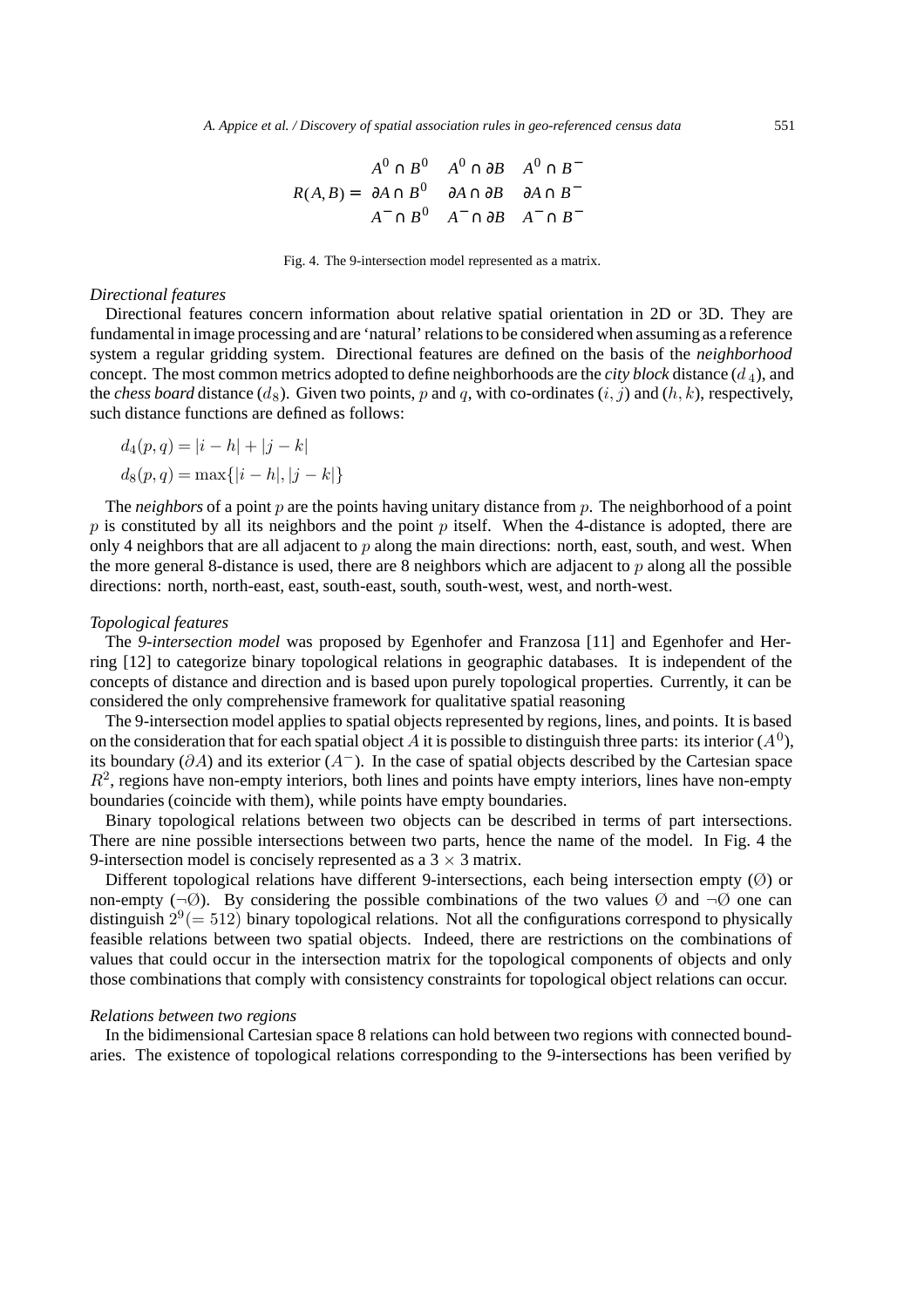producing prototypical geometric configurations in  $R<sup>2</sup>$ . The relations correspond to *disjoint, contains, inside, equal, meet, covers, covered by*, and *overlap*. This set is mutually exclusive and closed for regions, that is one and only one of the eight relations holds between any two regions.

## *Relations between two lines*

Globally, there are 57 relations between two lines. In particular, 33 relations can be realized between simple lines, that is, lines composed of only one segment. Twenty-four other relations exist specifically for complex lines.

# *Relations between a region and a line*

The topological relations between a region and a line involve two objects of different dimensions, therefore conditions that hold between a region and a line do not necessarily hold between a line and a region. There are 20 meaningful 9-intersections between a region and a line. One of them can be realized only if the line is a non-simple line. In Fig. 5 twelve feasible 9-intersections between a region and a line are reported. They are used later in the application to urban accessibility.

#### *Relations between a point and a non-point*

Since the boundary of a point is empty, it is irrelevant to analyze its three boundary intersections. Consequently, there are only 6 significant intersections to describe the topological relations between a non-point (region or line) B and a point A, and there are only  $2^6$  possible relations. Only 3 combinations of intersections between a point and a non-point are physically feasible for point-region and point-line configurations, respectively: They represent the three situations in which the point A is *external* to the region or to the line B, the point A is *internal* to the region or is on the line B, and, finally, the point A is *on the boundary* of the region B or *on one of the two extremes* of the line B.

# *Relations between two points*

In the case of two points, we observe that both boundaries are empty. Then, there are only 4 relevant intersections: the intersections between interiors and exteriors. There are only 2 combinations of intersections for which the corresponding topological relations, *disjoint* and *equal*, can be realized between two points.

# *Hybrid features*

Hybrid spatial features merge properties of two or more spatial feature categories. For instance, the features that express the conditions of *parallelism* and *perpendicularity* of two lines are both topological and geometrical. They are topological since they are invariant with respect to translation, rotation and stretching, while they are geometrical since their semantics is based on the angle of incidence. Another example of a hybrid spatial feature is represented by the relation of "*faraway-west*", whose semantics mixes both directional and geometric concepts. Moreover, we call hybrid those features that mix spatial relations with aspatial properties, such as the feature that describes coplanar roads by combining the condition of parallelism with information on the type of spatial objects (road).

# *3.2. Spatial features for census data mining*

Three different kinds of spatial analysis can be performed on geo-referenced census data: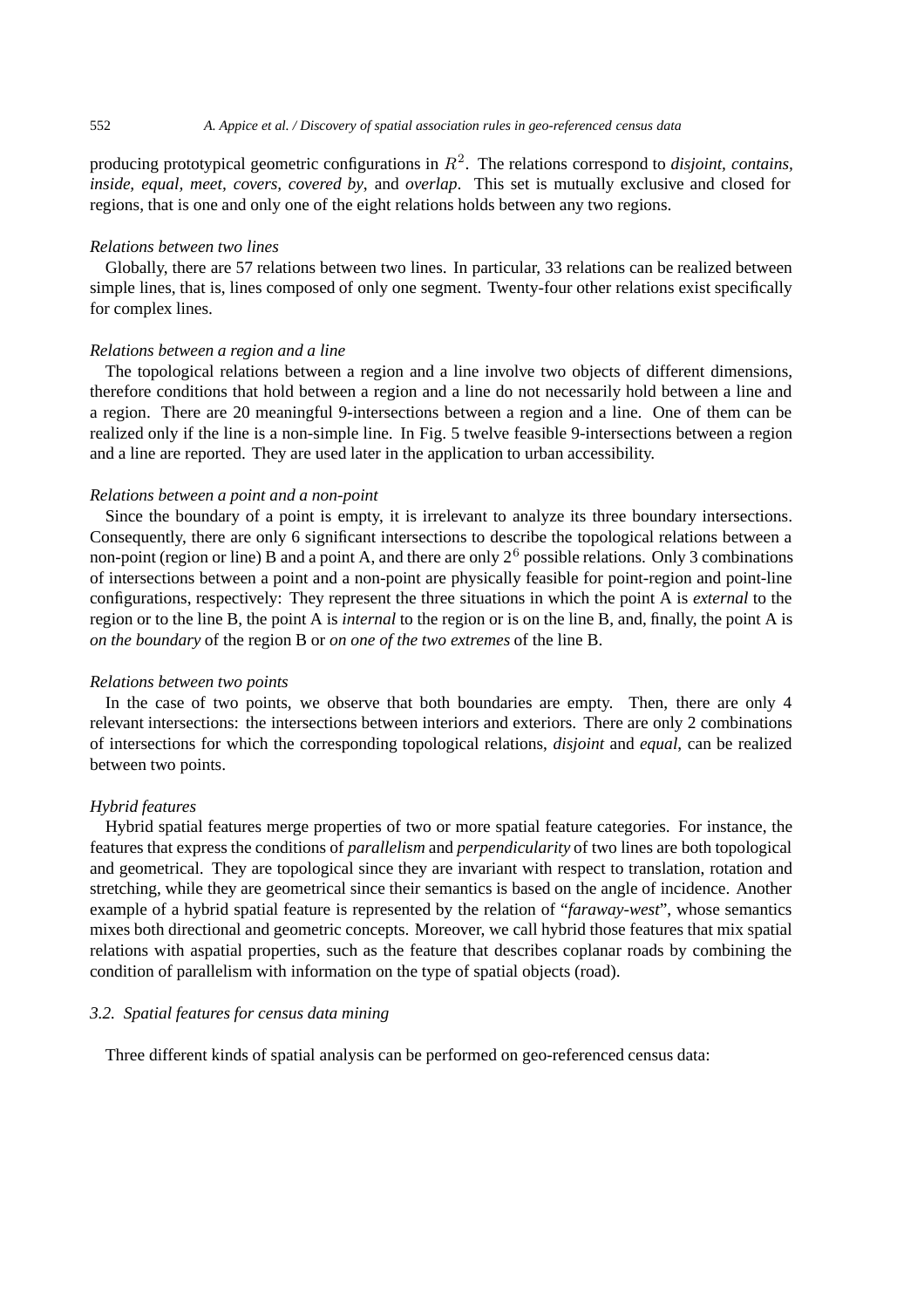| Disjoint<br>c.<br>в<br>$\mathbf{A}$<br>$B^{\mathfrak{o}}$<br>В.<br>бΒ<br>$A^{\mathcal{O}}$<br>ø<br>ø<br>⊸∅<br>δA<br>ø<br>ø<br>-Ø<br>$-8 - 8$<br>$\neg \varnothing$ .<br>$A^-$ | External touch to<br>o,<br>B<br>А<br>$B^o$<br>æ<br>$B^-$<br>$A^{\sigma}$<br>ø<br>-0)<br>ø<br>δA<br>ø<br>-Ø<br>-0<br>-0-0<br>$\neg \emptyset$<br>$A^-$             | Overlapped shortcut<br>$B_{0}$<br>$B^{\mathcal{O}}$<br>æ<br>В.<br>$A^{\mathcal{O}}$<br>ø<br>⊸⊗`<br>⊸∅<br>δA<br>-Ø.<br>.ø<br>–⊗<br>ø<br>ø<br>–⊗,<br>$A^-$                       |
|-------------------------------------------------------------------------------------------------------------------------------------------------------------------------------|-------------------------------------------------------------------------------------------------------------------------------------------------------------------|--------------------------------------------------------------------------------------------------------------------------------------------------------------------------------|
| Along<br>В<br>A<br>BΡ<br>δВ<br>В.<br>$A^{\mathfrak{o}}$<br>ø<br>ø<br>–⊗`<br>δA<br>-Ø<br>$\neg \varnothing$<br>-2<br>ø<br>ø<br>⊣⊗,<br>$A^-$                                    | Comes from<br>Þ<br>$B^o$<br>δB<br>В,<br>$A^{\mathfrak{o}}$<br>$\neg \varnothing$<br>'⊣⊗<br>⊸⊗`<br>δA<br>ø<br>⊸∅<br>-ø<br>$\neg \varnothing$<br>-Ø,<br>⊸⊗<br>$A^-$ | Crosses<br>в<br>A<br>σ<br>$B^{\mathfrak{o}}$<br>В.<br>бΒ<br>$A^{\mathfrak{o}}$<br>ø<br>ø<br>–⊗`<br>δA<br>ø<br>-0<br>-Ø<br>-⊗ –⊗<br>-ø,<br>$\boldsymbol{A}^-$                   |
| External ends<br>o<br>A<br>В<br>$B^{\mathfrak{o}}$<br>В.<br>δB<br>$A^{\mathcal{O}}$<br>ø<br>–⊗`<br>ø<br>-8<br>-0<br>ø<br>δA<br>-Ø.<br>⊸∅<br>⊸∅.<br>$A^-$                      | Goes out of<br>٦R<br>$B^{\mathcal{O}}$<br>æ<br>В.<br>$A^{\mathfrak{o}}$<br>ø<br>ั⊸⊗<br>–⊗`<br>-0<br>-Ø<br>–⊗<br>δA<br>-ø<br>- Ø<br>⊸∅<br>$A^{-}$                  | Inside<br>B<br>$B^\theta$<br>$B^{\circ}$<br>æ<br>$A^{\mathfrak{o}}$<br>⊸⊗<br>-Ø<br>–⊗`<br>ø<br>ø<br>–⊗<br>δA<br>ø<br>⊸⊗.<br>ø<br>$A^-$                                         |
| Internal end at<br>$B^{\theta}$<br>B.<br>δВ<br>$A^{\mathcal{O}}$<br>–⊗–∞<br>–⊗`<br>.ø<br>-Ø<br>δA<br>ø<br>ø<br>-⊗,<br>ø<br>$A^-$                                              | Runs along boundary<br>A<br>в<br>$B^o$<br>æ<br>Б.<br>$A^{\mathcal{O}}$<br>ø<br>ø<br>–⊗`<br>δA<br>-2<br>-ø<br>-23<br>-⊗ –⊗<br>⊣⊗,<br>$A^-$                         | Runs along boundary<br>ends inside<br>d<br>В<br>A<br>$B^o$<br>В.<br>δB<br>$A^{\sigma}$<br>′ –⊗<br>$\neg \varnothing$<br>⊸⊗`<br>δA<br>-ø<br>⊸∅<br>.01<br>ø<br>-⊗,<br>ø<br>$A^-$ |

Fig. 5. Twelve feasible relations between a region and a line according to the 9-intersection model.

- **–** Intra-ED analysis: spatial features concern geographic objects enclosed within the boundaries of an ED, while aspatial features are aggregated census data concerning a single ED. An example of intra-ED analysis is the characterisation of a site (residential, industrial area, and so on) for land allocation purposes.
- **–** Inter-ED analysis: spatial features concern relations between EDs, while aspatial features are mainly extracted from census data for all EDs. An example of inter-ED analysis is the evaluation of the accessibility of a site for transport planning.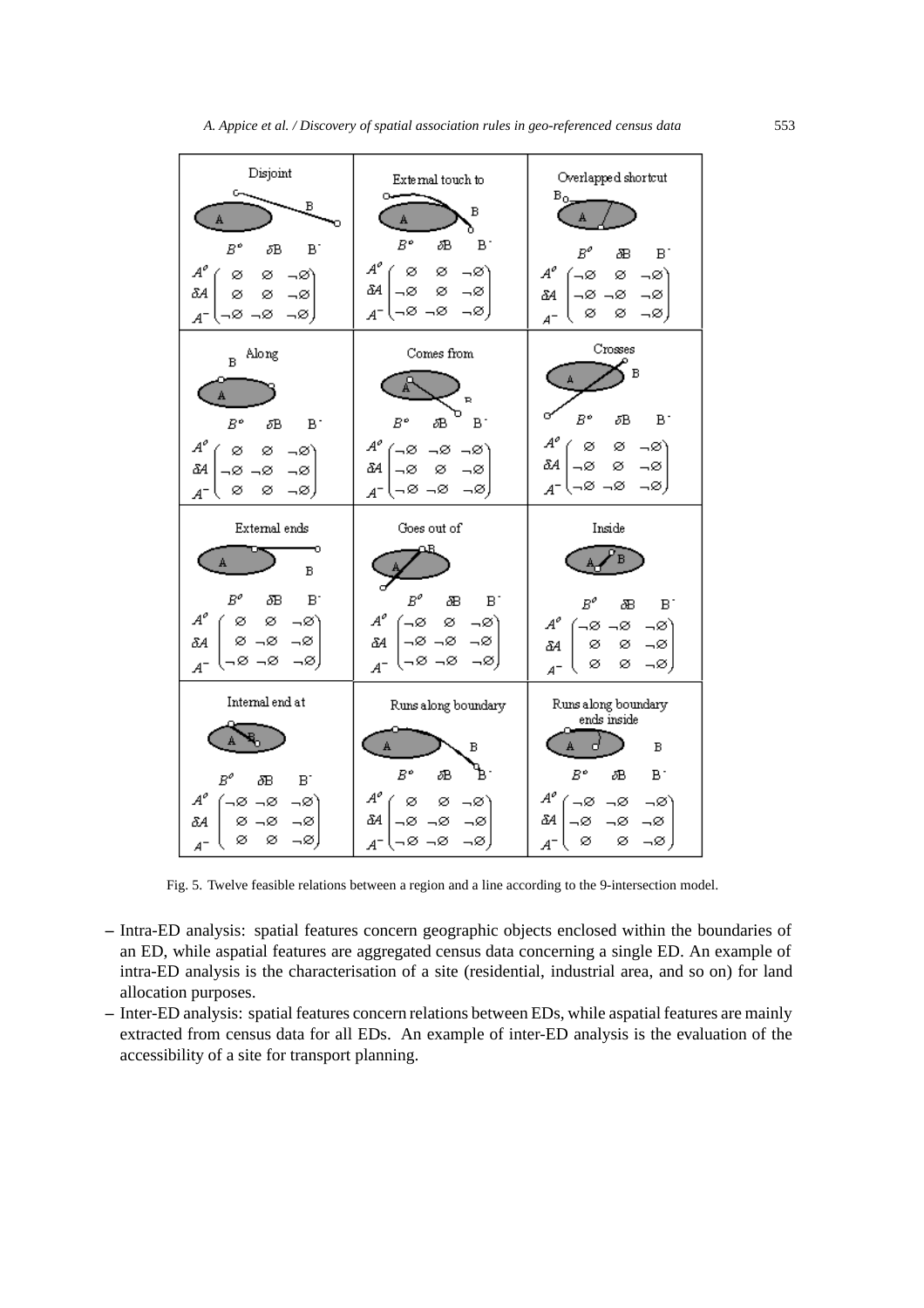**–** Mixed intra-inter ED analysis: it is the most complex situation in which both spatial relations between geographic objects in an ED and spatial relations between EDs are required. An example of mixed analysis is the study of the impact that land allocations might have on the transportation system.

Consequently, the choice of spatial features that are *meaningful* for census data mining depends on the kind of analysis to be performed as well as on the specific task to be tackled.

For intra-ED analysis, man-made and natural features, ranging from houses and factories to roads and rivers, seem to be the kind of data to be considered. First, the relations "*contains*", "*inside*" and "*internal to*" can be used to define which different objects are present in a specific ED, since *contains* gives information on the existence of areal objects (such as the factories), *inside* gives information on linear objects (such as the roads), and *internal to* gives information on punctual objects (such as the bus stops). Then, the topological relations existing between the specific ED and its different objects and between the objects themselves might be used to obtain useful information. For example, if we are interested in discovering whether an ED is strongly urbanized, we might define a hybrid relation that checks the conditions of parallelism and perpendicularity between two roads, in order to detect a regular grid system of roads, which is typical of an urban area. Actually, similar relations have been defined and used for map interpretation tasks within planning contexts. In particular, they are described in Esposito and Lanza [13] for the application of machine learning techniques to technical charts of the Apulian region to identify the two land morphologies: cliffs and ravines. Descriptions of other features that have been adopted for the applications of machine learning to topographic maps can be found in Esposito et al. [14] and Malerba et al. [29]. These features were applied to localize some environmental categories important for the environmental protection (i.e., fluvial landscapes, royal cattle tracks, systems of cliffs and regular grid systems of farms) in the territory around the Ofanto river, Southern Italy.

For inter-ED analysis tasks, most of the spatial relations listed in the previous sub-section can be useful. In particular, topological relations between a region and a line might be used to investigate the accessibility of an ED from a road or a railway or a bus line. For example, if the *disjoint* relation (see Fig. 5) holds between a specific ED and a bus line of interest, we can conclude that the ED is not reachable directly by means of that bus line, so we have to search for other bus lines. Moreover, topological relations between two regions might be used to express spatial dependencies between EDs. In fact, only two cases might occur between two EDs: they are adjacent, i.e. the *meet* relation holds, or they are disjoint, i.e. the *disjoint* relation holds. In addition, the geometrical relation *distance* might be useful to evaluate the closeness of bus stops to public services (hospitals, railway stations, and so on). Finally, all the simple and hybrid features described in Section 3.2 might be useful for more complex mixed analysis tasks.

### *3.3. Extracting features with FEATEX*

In order to generate features of spatial objects (points, lines, or regions) a feature extractor module, named FEATEX, has been devised. It enables a loose coupling of SPADA with the SDB. FEATEX is implemented as an Oracle package of procedures and functions, each of which implements a different feature. FEATEX functions can be used in SQL queries. For example, the query:

SELECT FEATEX.DIRECTION (x.geom)

FROM river\_va\_polyline  $x$ ;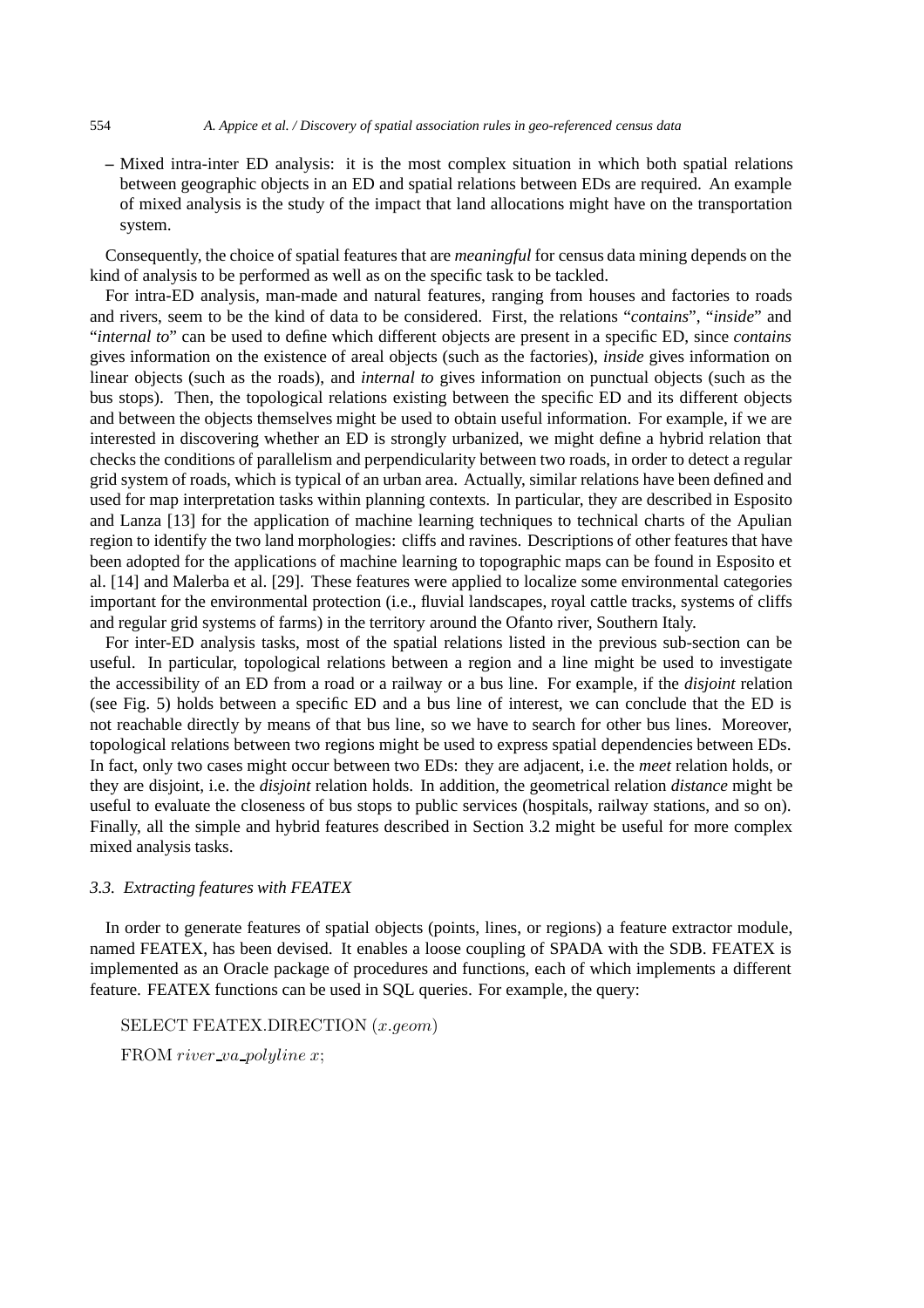returns the geographic *direction* for each river in the table *river va polyline*. In this way, it is possible to formulate complex SQL queries involving both spatial and aspatial data (e.g., census data). The geographic direction of a spatial object is the only directional feature generated by means of FEATEX for the application. The corresponding FEATEX function returns the geographic direction ("north east", "north west", "east", "north") of the object identified by *geom* if the object is a line, "error" otherwise. Its specification is the following:

FEATEX.DIRECTION(geom) RETURN VARCHAR2.

Three hybrid features extractable by means of FEATEX are *almost-parallel, almost-perpendicular* and *density*. The first two concern the parallelism and perpendicularity conditions respectively between two spatial objects. The adverb 'almost' is justified by the fact that in cartography, as well as in nature, it is almost impossible to find two exactly parallel or perpendicular objects. For instance, two contour slopes are rarely exactly parallel, while two incidental roads do not always form a perfect angle of  $90^\circ$ . The feature concerning parallelism is extracted by means of the function:

FEATEX.ALMOST PARALLEL(geom1, geom2, tolerance) RETURN VARCHAR2.

The first two parameters specify the geometries of the objects of interest. The *tolerance* parameter is used in distance computations. The function returns "true" if the condition holds, "false" otherwise. The perpendicularity condition is extracted by means of the function:

FEATEX.ALMOST PERPENDICULAR(geom1, geom2, tolerance, angularT olerance) RETURN VARCHAR2.

The definition of the function is based on the computation of the incidence angle between linear objects. The last parameter is the tolerance on the incidence angle.

The density is computed by means of the function:

FEATEX.DENSITY(geom1, dim1, geom2, dim2) RETURN NUMBER,

where  $dim1$  and  $dim2$  are the dimensional information arrays corresponding to the first and second object. This function determines the relation between two objects according to the 9-intersection model, and then it computes their areas by means of the Gauss method. If the object identified by *geom1* is contained in the object identified by *geom2*, this function returns the ratio between the two areas, otherwise it returns zero.

Two geometrical features can be generated by FEATEX. One is the *distance* between two objects, which can be computed by means of the function:

FEATEX.DISTANCE(geom1, dim1, geom2, dim2) RETURN NUMBER.

It returns the distance between two objects identified by the geometries *geom1* and *geom2* and can be used even when objects have different geometries. The other geometrical feature extracted is *line shape*. Its corresponding function is:

FEATEX.LINE SHAPE(geom, tolerance) RETURN VARCHAR2.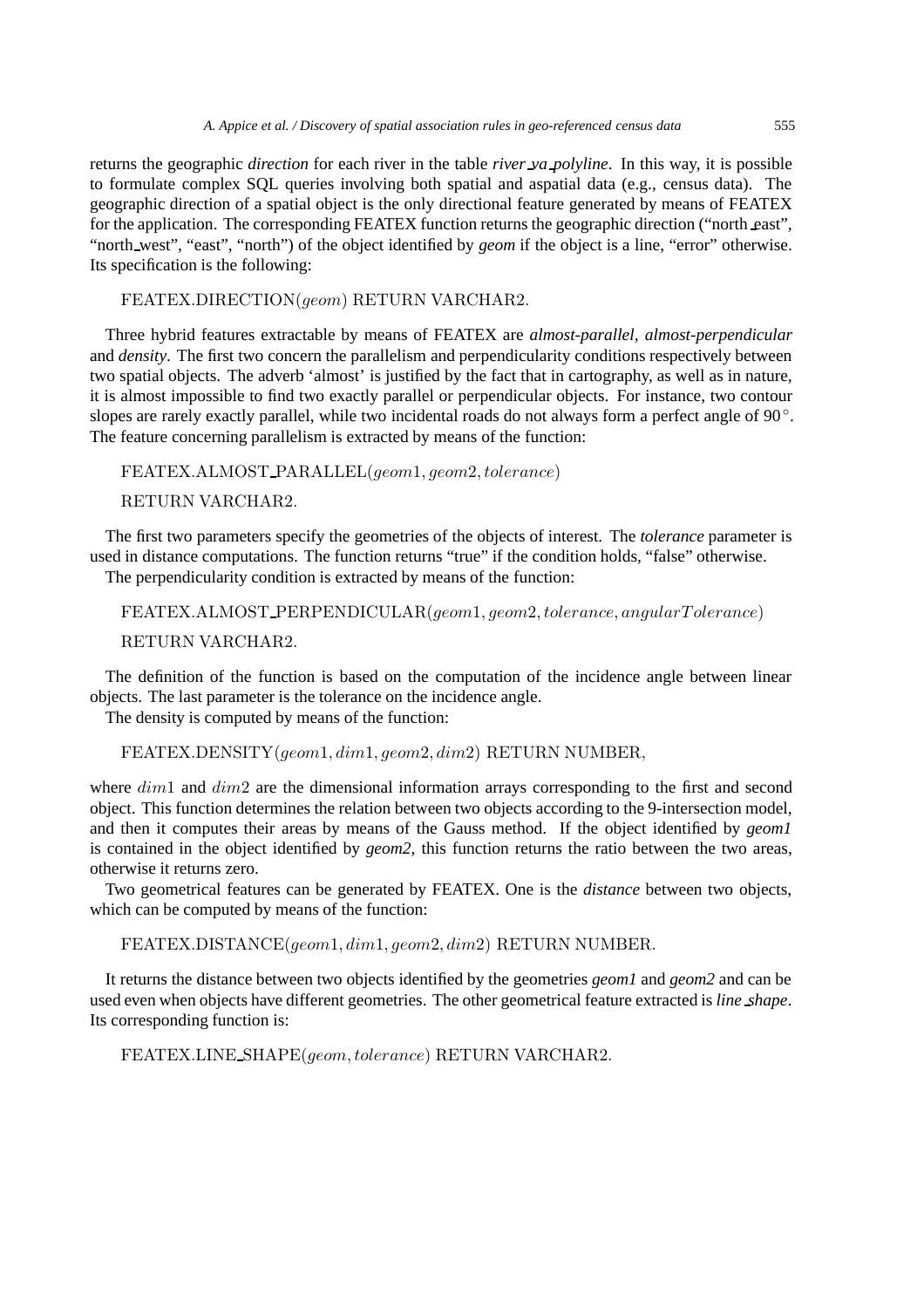The *tolerance* parameter specifies the angular tolerance in radians for the computation. The function returns the values "straight" or "curvilinear", if the shape of the line identified by *geom* is linear or curvilinear, respectively. It returns "error" if the object identified by *geom* is not a line.

A detailed description of the algorithms underlying the computation of the above features can be found in [24], where an application to topographic map interpretation is also reported.

The topological features are computed by means of the following function:

FEATEX.RELATE(geom1, dim1, geom2, dim2) RETURN VARCHAR2.

It analyses the geometries of the two objects of interest, which are identified by *geom1* and *geom2*, to determine the spatial relationship that holds between them, based on the 9-intersection model. The *relate* function returns the name of the topological binary relation (e.g. Disjoint, Along). In the case of topological relations involving lines, only those defined for simple lines are computed.

The result of a FEATEX function is an object-relational table. To transform it into a set of atoms, a function call is passed to the GENERATE function. The syntax of the GENERATE function is:

 $FEATEX.GENERATE(queryStr, predicateName, path, fileName, fileType)$ 

## RETURN INTEGER .

The function executes a generic SQL query, given as a string parameter (*queryStr*) and outputs a text file where an atom is reported for each tuple. The predicate name used for the generated atoms is one of the arguments of the GENERATE function. More specifically, the result of a query:

```
SELECT attr_1, attr_2,..., attr_nFROM table<sub>1</sub>, table<sub>2</sub>, table<sub>m</sub>
WHERE condition,
```
where  $attr_i(i = 1..n)$  can also be a FEATEX function, is translated into a set of the atoms:

 $predicateName(arg_1, \ldots, arg_n),$ 

where  $(arg_1, \ldots, arg_n)$  is a tuple in the query set.

The parameters *path* and *filename* in the GENERATE function identify the output file, while *filetype* specifies whether the output file is opened in append or write mode. The GENERATE function returns 1 if no errors occur, 0 otherwise.

#### *3.4. Discretizing numerical attributes*

Since SPADA, like many other association rule mining algorithms, cannot process numerical data properly, it is necessary to perform a discretization of numerical features with a relatively large domain. For this purpose we have implemented the relative unsupervised discretization algorithm RUDE [27], which discretizes an attribute of a relational database in the context defined by other attributes. Formally, the problem can be stated as follows:

*Given*

- **–** a database table T consisting of m tuples,
- **–** a continuous attribute in T to be discretized (*target attribute*),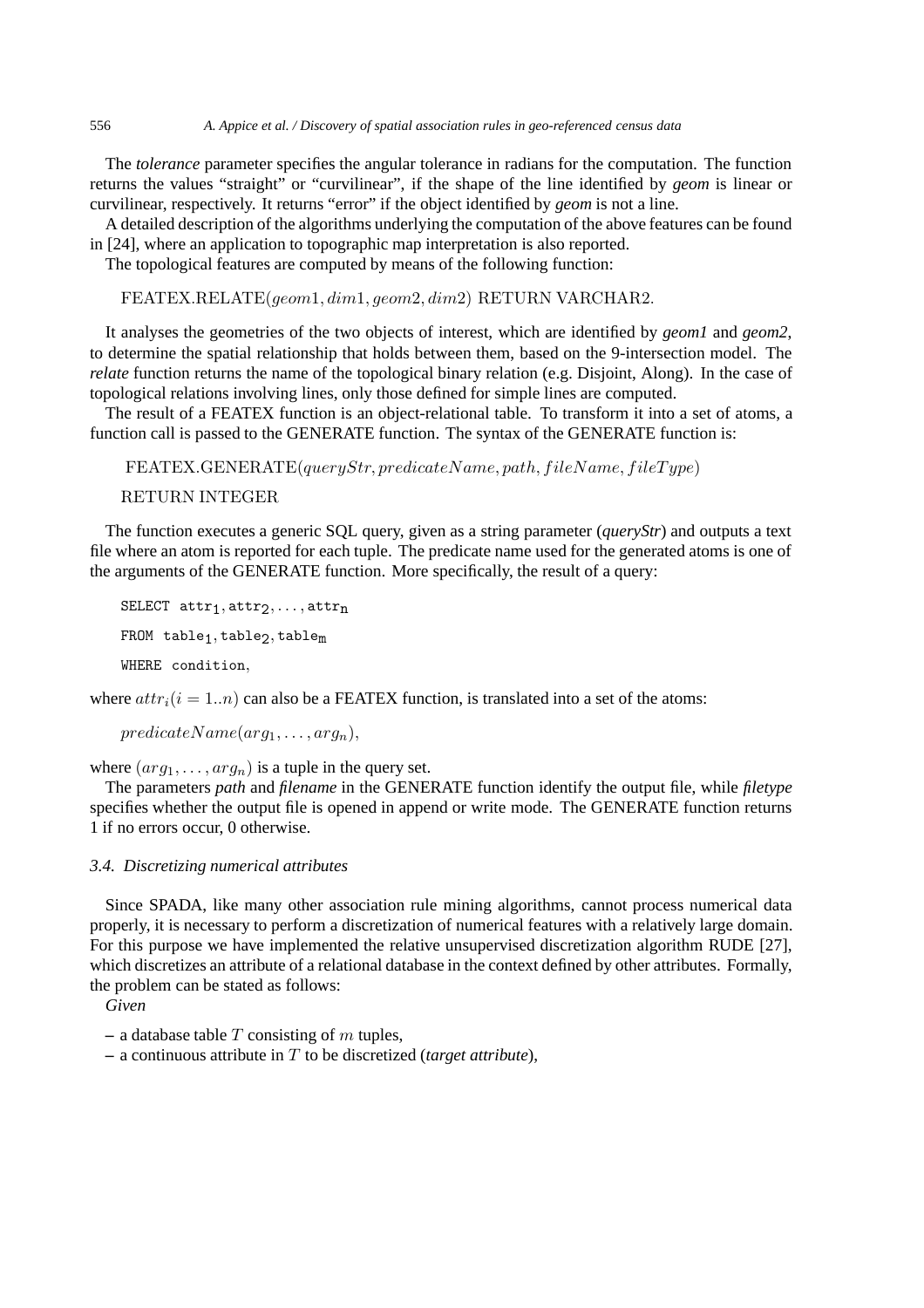- **–** a set of continuous attributes (*source attributes*) in T that define the context for the discretization of the target attribute,
- **–** a relative tolerance between split points (minimal difference) s

*Find* a set of split points that minimize loss of correlation between attributes.

The algorithm RUDE is based on two general procedures: a *prediscretization* procedure, used to pre-process the *source attributes*, and a *clustering* procedure, used to group target attribute values corresponding to some source attribute value or interval. Therefore, several different "specializations" of the RUDE algorithm can be generated by varying the two procedures. RUDE is implemented as a Java package. Two prediscretization algorithms are implemented, namely equal width and equal frequency, as well as two clustering algorithms, *EM* [40] and *AutoClass* [5]. RUDE proves to be suitable for dealing with numerical data in the context of association rule mining. An experimental study not reported in this paper showed that better performance can be obtained by using the equal width prediscretization procedure and the Autoclass algorithm. This combination has been used in the application to mining UK census data.

SPADA, FEATEX and RUDE have been integrated in the client-server system ARES, which is available at the URL: http://www.di.uniba.it/∼malezba/software/ARES/.

# **4. Mining UK census data: An application to urban accessibility**

In this section we describe a practical example that shows how it is possible to perform a spatial analysis on UK 1991 census data. The application has been developed in the context of the European project SPIN! (Spatial Mining for Data of Public Interest) [33]. Census data concern Stockport, one of the ten districts in Greater Manchester, UK. In total 89 tables, each having 120 attributes on average, have been made available for policy analysis. Census attributes provide statistics on the population (resident at the census time, ethnic group, age, marital status, economic position, and so on), on the households in each ED (number of households with n children, number of households with n economically inactive people, number of households with two cars, and so on) as well as on some services available in each ED (e.g., number of schools).

Stockport is divided into twenty-two wards for a total of 589 EDs. Spatial analysis is enabled by the availability of vectorized boundaries of the 1991 census EDs as well as by other Ordnance Survey digital maps of the district, where several interesting layers are available, namely roads, bus priority lines, and so on. By joining UK 1991 census data available at the ED summarization level with some spatial objects (e.g., EDs, roads, and railways) it is possible to investigate socio-economic issues from a spatial viewpoint.

For the application of our spatial association rule mining method we have focused our attention on transportation planning, more specifically, on an important issue reported in the Unitary development Plan of Stockport, the accessibility of the Stepping Hill Hospital. The concept of "accessibility" appears initially in the context of geographical science and was progressively introduced in transport planning in the 1960's and 1970's. Many different definitions of accessibility and many ways to measure it can be found in the literature. In this work we are interested in urban accessibility, which refers to local (inner city) daily transport opportunities. A great effort has been made to define urban *accessibility indices*, which can be used to assess/compare transportation facilities within different regions of an urban area or between urban regions [2]. Accessibility is usually measured with respect to key activity locations for individuals (e.g., home, workplace) and evaluates the transportation services provided in these key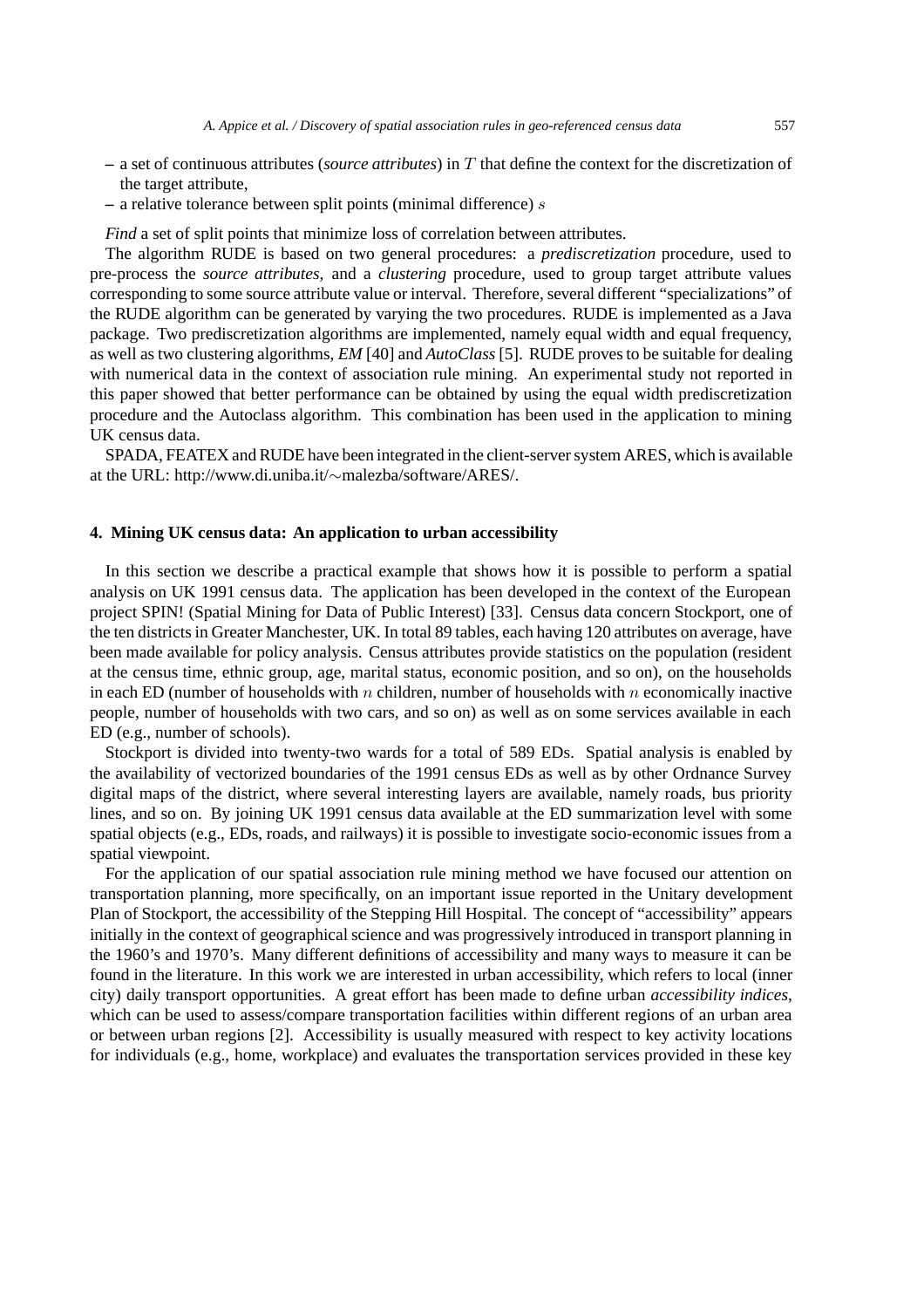

Fig. 6. Stockport map around Stepping-Hill Hospital. Spatial objects are the following: one-hundred and fifty-two task relevant EDs (white regions), five task-relevant EDs (yellow regions), the only bus priority line (thick light-blue line), crossing roads (blue lines), crossing railways (green lines).

locations to assess their relative advantages [3]. In this work, we are interested in the accessibility "to" the Stepping Hill Hospital "from" the actual residence of people living within in the area served by the hospital. Since (micro) data on the actual residence of each involved household are not available, we study the accessibility at the ED level. Moreover, our study does not aim to synthesize a new accessibility index, but to discover human interpretable patterns that can also contribute to directing resources for facility improvement in areas with poor transport accessibility.

We decided to mine association rules relating five EDs close to the Stepping Hill Hospital (task relevant objects) with one-hundred and fifty-two EDs within a distance of 10 Km of the hospital (reference objects). The goal is to understand which reference EDs have access to the task relevant EDs. To define the accessibility we used the Ordnance Survey data on transport network, namely the layers of roads, railways and bus priority lines (see Fig. 6).

By using FEATEX we extracted facts concerning two topological relationships between EDs and the only bus priority line reported in the spatial database for that area. Two examples are the following:

```
external_touches_to(ed_03bsfq29, bus_priority_line_1).
comes from(ed 03bsfl27, bus priority line 1).
```
The constants  $ed_03bsfq29$  and  $ed_03bsf127$  denote two distinct EDs, while bus priority line 1 is the only constant associated to a bus priority line. The topological relations external\_touches\_to and comes\_from are schematized in Fig. 5.

The set of topological relationships between EDs and roads is more varied. Some facts extracted by FEATEX are the following:

 $along(ed_03bsfk28, road_15329).$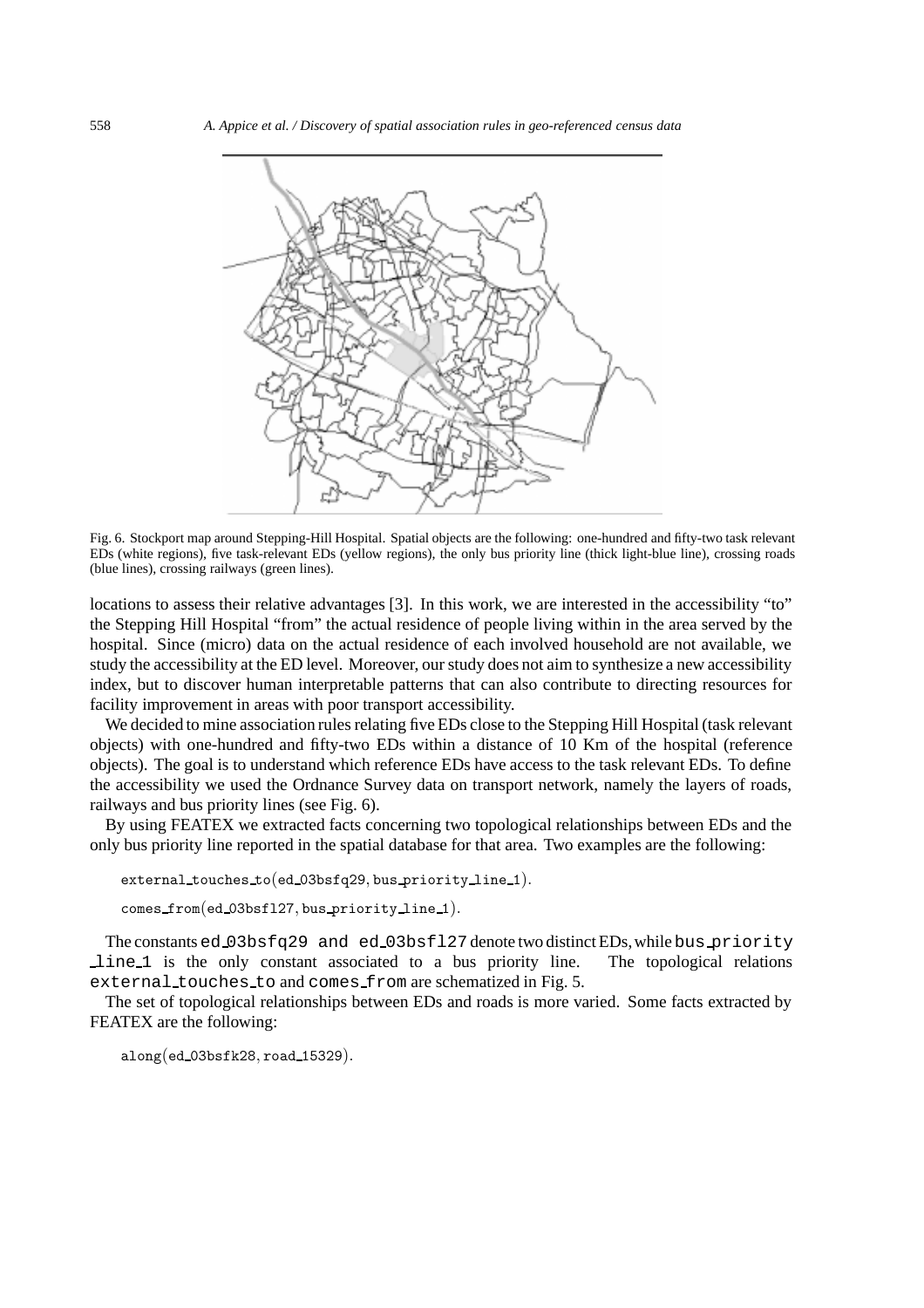```
comes_from(ed_03bsfb23, road_12212).
```
 $crosses(ed_03bsfc13, road_12245).$ 

external\_ends\_at(ed\_03bsfc01, road\_11501).

external\_touches\_to(ed\_03bsfb22, road\_15260).

external\_comes\_from(ed\_03bsfc01, road\_11502).

goes out of(ed 03bsfh01, road 10884).

inside(ed 03bsfc01, road 11494).

internal ends at(ed 03bsfc01, road 11500).

runs along boundary ends inside(ed 03bsfg22, road 10884).

runs along boundary(ed 03bsfc23, road 12312).

In this case constants *road* # refer to roads crossing the interested area. It is noteworthy that the topological relations above are mutually exclusive, that is, it is impossible for two of them to concern the same pair of constants (ED, road).

Finally, we used FEATEX to extract spatial relationships between EDs and railways. Some examples of facts generated by the Oracle package are:

```
along(ed_03bsfg25, rail_2453).
comes from(ed_03bsfc05, rail_2355).
crosses(ed 03bsfc13, rail 2391).
external ends at(ed 03bsfc05, rail 2389).
external_touches_to(ed_03bsfc20, rail_2389).
inside(ed 03bsfc01, rail 2341).
internal ends at(ed 03bsfc23, rail 2418).
overlapped shortcut(ed 03bsfh12, rail 2487).
runs along boundary ends inside(ed 03bsfg11, rail 2429).
runs along boundary(ed 03bsfc10, rail 2391).
```
The total number of facts is 1,147. Despite the complexity of the spatial computation performed by FEATEX to extract these facts, the results are still not appropriate for the goals of our data analysis tasks. Indeed, we are interested in relationships between EDs, such as those stating that two EDs are 'connected' by the same bus priority line or the same road or the same railway. To solve this problem we specified the following rules to the domain specific knowledge:

- 1. crossed by bus line(X) :- external touches to(X,bus priority line 1).
- 2.  $crossed_by_bus(line(X) :- comesfrom(X,bus-privateLine_1).$
- 3. connected by bus  $line(X,Y)$  :- crossed by bus  $line(X)$ , crossed by bus  $line(Y)$ ,  $X \neq Y$ .
- 4. crossed\_by\_road $(X,Z)$  :- along $(X,Z)$ , is\_a $(Z,road)$ .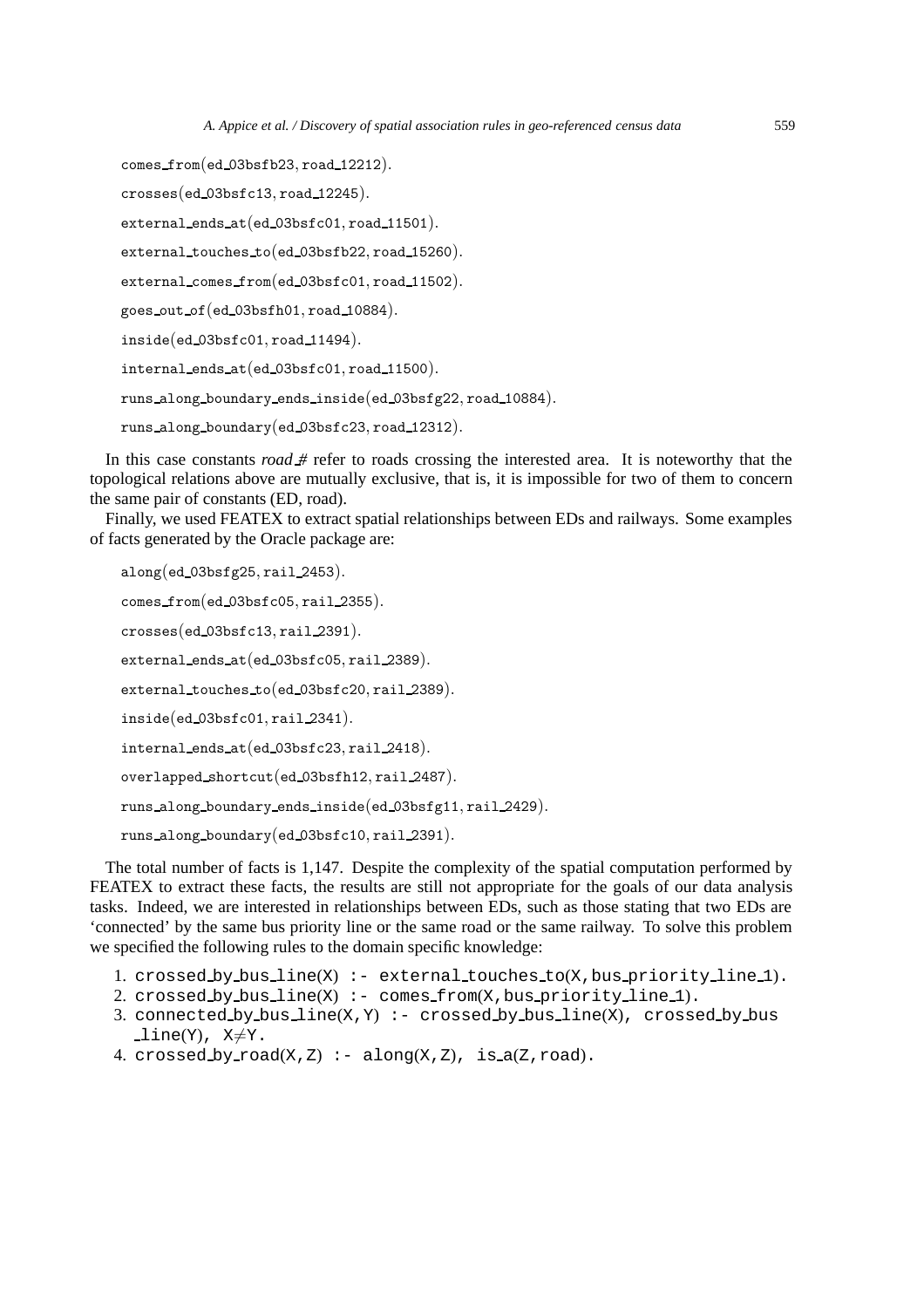

Fig. 7. Two spatial hierarchies defined for the mining task concerning the accessibility of the Stepping Hill Hospital. They are mapped into three granularity levels.

```
5. crossed by road(X, Z) :- comes from(X, Z), is a(Z, road).
 6. crossed by road(X, Z) :- crosses(X, Z), is a(Z, road).
7. crossed by road(X, Z) :- external ends at(X, Z), is a(Z, road).
 8. crossed by road(X, Z) :- external touches to(X, Z), is a(Z, road).
9. crossed by road(X, Z): - qoes out of(X, Z), is a(Z, road).
10. crossed by road(X, Z) :- inside(X, Z), is a(Z, road).
11. crossed by \text{road}(X, Z) :- internal ends \text{att}(X, Z), is \text{att}(Z, \text{road}).
12. crossed by \text{road}(X, Z) :- runs along boundary ends inside(X, Z), is a(Z, Z)road).
13. crossed by \text{road}(X, Z) :- runs along boundary(X, Z), is \text{ad}(Z, \text{road}).
14. connected by \text{road}(X, Y) :- crossed by \text{road}(X, Z), crossed by \text{road}(Y, Z),
   X \neq Y.
15. crossed by \text{raid}(X, Z) :- along(X, Z), is a(Z, \text{raid}).
16. crossed by \text{raid}(X, Z) :- comes \text{from}(X, Z), \text{is}\text{a}(Z, \text{raid}).
17. crossed by raid(X, Z) :- crosses(X, Z), is a(Z, \text{raid}).
18. crossed by \text{raid}(X, Z) :- external ends \text{at}(X, Z), is \text{af}(Z, \text{raid}).
19. crossed by raid(X, Z) :- external touches to(X, Z), is a(Z, \text{raid}).
20. crossed by rail(X, Z) :- inside(X, Z), is a(Z, \text{raid}).
21. crossed_by_rail(X, Z) :- internal_ends_at(X, Z), is_a(Z, \text{real}).
22. crossed by raid(X, Z) :- overlapped shortcut(X, Z), is a(Z, \text{raid}).
23. crossed by \text{raid}(X, Z) :- runs along boundary ends inside(X, Z), is a(Z, Z)rail).
24. crossed by \text{raid}(X, Z) := \text{runs\_along\_boundary}(X, Z), \text{is\_a}(Z, \text{raid}).25. connected by \text{raid}(X, Y) :- crossed by \text{raid}(X, Z), crossed by \text{raid}(Y, Z),
   X \neq Y.
```
Here the use of the predicate is a hides the fact that two hierarchies have been defined for spatial objects (see Fig. 7). Both hierarchies have depth three and are straightforwardly mapped into three granularity levels.

The "connection' predicates defined above express direct accessibility of an ED from another ED by means of only one road or railway or bus line. To express a more complex concept of accessibility, we added the following rules to the domain specific knowledge:

26. can reach by  $road(X, Y)$  : - connected by  $road(X, Y)$ . 27. can reach by road $(X, Y)$  :- connected by road $(X, Z)$ , can reach by road  $(Z, Y), X \neq Y.$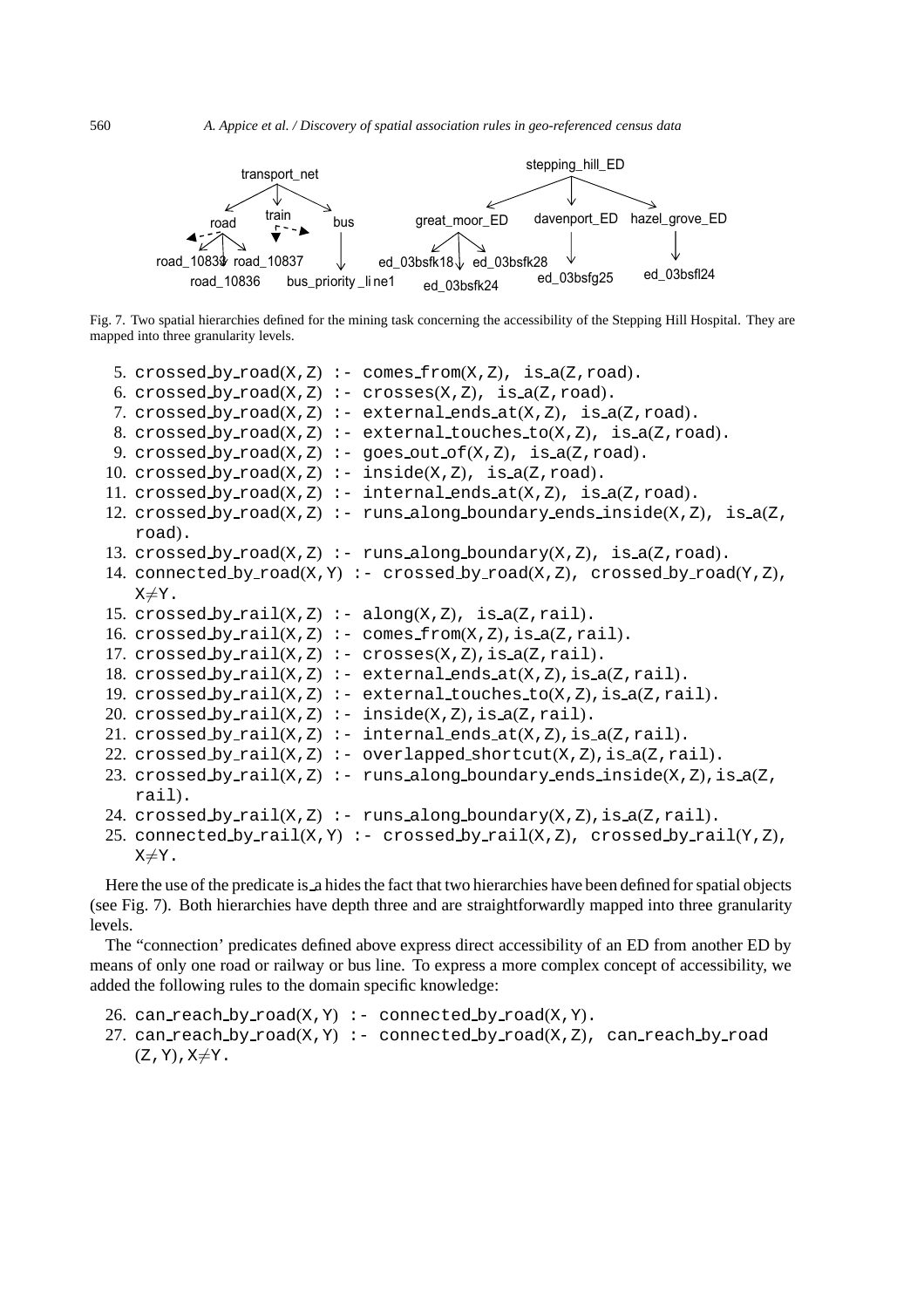- 28. can reach by  $rail(X, Y)$  : connected by  $raid(X, Y)$ .
- 29. can reach by  $rail(X, Y)$  :- connected by  $raid(X, Z)$ , can reach by rail  $(Z, Y)$ ,  $X \neq Y$ .
- 30. can reach by  $bus(X, Y)$  :- connected by bus line(X, Y).
- 31. can reach by  $bus(X, Y)$  :- connected by  $bus$  line(X,Z), can reach by bus  $line(Z,Y)$ ,  $X \neq Y$ .

These rules express a limited form of the transitivity property of 'connectedness'. Indeed, they state that an ED Y can be reached from another ED X if they are either directly connected by a road or a railway or a bus line, or if there is another "intermediate" ED Z, which is directly connected to both X and can be reached from Y (recursive definition).

To complete the domain specific knowledge, we added the following rules on the accessibility by means of public transport:

- 32. can reach by road rail( $X, Y$ ) :- connected by road( $X, Z$ ), connected by  $rail(Z,Y)$ ,  $X \neq Y$ .
- 33. can reach by road  $bus(X,Y)$  : connected by road(X,Z), connected by  $bus$ line(Z,Y),  $X \neq Y$ .
- 34. can reach by rail bus(X, Y) : connected by rail(X, Z), connected by  $bus$ line(Z,Y),  $X \neq Y$ .
- 35. can reach by rail bus(X, Y) :- connected by bus line(X, Z), connected  $by$  rail(Z, Y),  $X \neq Y$ .
- 36. can reach by public transport $(X, Y)$  : can reach by bus $(X, Y)$ .
- 37. can reach by public transport $(X, Y)$  : can reach by rail $(X, Y)$ .
- 38. can reach by public transport $(X, Y)$  : can reach by rail bus $(X, Y)$ . and the complementary definition of accessibility by means of roads alone: <sup>2</sup>
- 39. can reach only by road(X, Y) :- can reach by road(X, Y),  $\text{+can}$  reach by public transport(X,Y).

Until now, census data have not been used to define the accessibility of the Stepping Hill Hospital. All extracted data and user-defined background knowledge are purely spatial. However, we can observe that the accessibility of an area cannot be defined on the basis of the transport network alone. Even though some roads connect a reference ED X with a task relevant ED Y, people living in X might have problems reaching Y because they do not drive. This means that sociological data available in the census data tables can be profitably used to give an improved definition of accessibility. We selected four attributes on the percentage of households with zero, one, two, and three or more cars, we discretized them with RUDE and generated the following four binary predicates for SPADA: *no car, one car, two cars, three more cars*. The first argument of the predicate refers to an ED, while the second argument is an interval returned by RUDE.

To complete the problem statement we specified a declarative bias both to constrain the search space and to filter out some uninteresting spatial association rules. In particular, we asked for rules containing only the following predicates: *can reach by public transport, can reach only by road, no car, one car, two cars*, and *three more cars*. In this way, we ruled out all spatial relations directly extracted by means of FEATEX and all intermediate spatial relations that helped to define the two interesting ones, namely

<sup>&</sup>lt;sup>2</sup>We used Sicstus Prolog notation ' $\downarrow$  to express the negation as failure.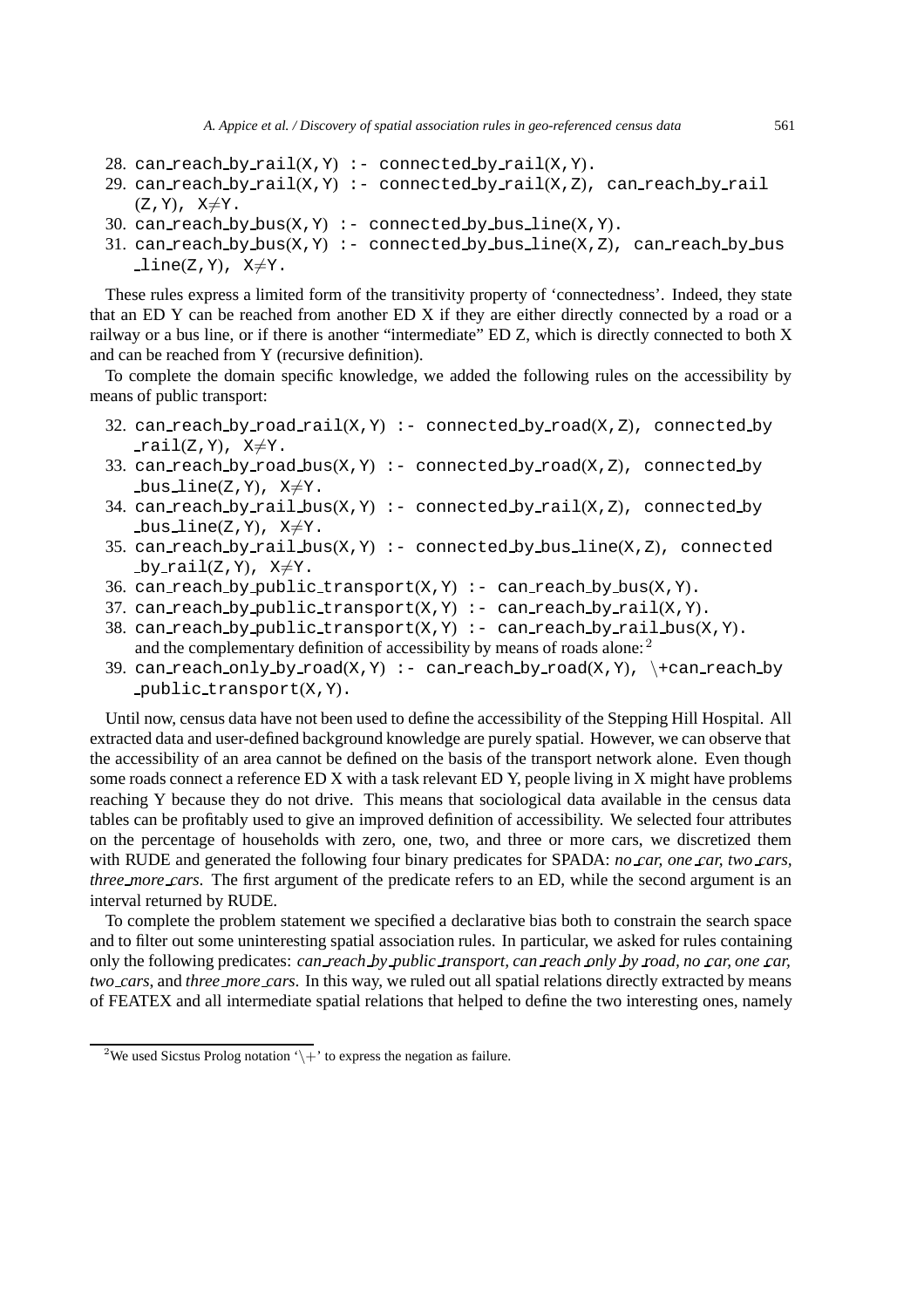the accessibility by public transport and the accessibility only by roads. Moreover, the specification of the following filter:

 $pattern\_constraint([no\_car(\_ ,\_ ),one\_car(\_ ,\_ ),two\_cars(\_ ,\_ ),three\_more\_cars(\_ ,\_ ),1).$ 

prevents the generation of association rules with purely spatial patterns, that is, patterns showing only spatial relations between spatial objects. Purely spatial patterns are indeed of no interest to the expert in transport planning, since it is very likely that they convey no additional information to what he/she already knows.

After some tuning of the parameters *min sup* and *min conf* for each granularity level, we decided to run the system with the following parameter values:

 $\min \sup[1] = 0.2 \min \mathrm{conf}[1] = 0.5$  $\min_{\text{sup}}[2] = 0.1 \min_{\text{sup}}[2] = 0.4$ min sup $[3] = 0.1$  min conf[3] = 0.3

Despite the above constraints, SPADA generated 944 rules in 88 secs from a set of 39,830 extracted or inferred facts. More precisely, the system generated 28 rules in 38 secs at granularity level 1, 215 rules in 17 secs at level 2, and 701 rules in 33 secs at level 3. The output rules are stored in  $M \times K$  XML files, where M is the number of granularity levels  $(3)$  and K is the maximum number of refinement steps  $(6)$ . An additional index HTML file allows users to browse the output rules both by level and by refinement step (see Fig. 8).

Two of the rules returned by SPADA at the first level are the following:

 $ed\_{around\_{stepping\_{hill}(A), can\_{reach\_{only}by\_{road}(A, B),$  $is_{a}(B, stepping\text{-}hill\text{-}ED) \rightarrow no\text{-}car(A, [0.228..0.653])$  (38.15%, 56.31%)  $ed\_around\_stepping\_hill(A), can\_reach\_by\_public\_transport(A, B),$ is  $a(B, \text{stepping-hill} \to \text{no\_car}(A, [0.266..0.653])$  (21.71\%, 61.11\%).

The spatial pattern of the first rule occurs in fifty-eight distinct EDs. This means that from fifty-eight distinct EDs within a distance of 10Km from Stepping Hill Hospital, it is possible to reach the hospital only by road and the percentage of households with no car is quite high (between 22.8% and 65.3%). Moreover, if from an ED A around Stepping Hill Hospital it is possible to reach one of the five task relevant EDs only by road, then the confidence that A has a high percentage of households with no car is 56.31%.

The spatial pattern of the second rule occurs in thirty-three distinct EDs. This means that from thirtythree reference EDs whose percentage of households with no car is quite high it is possible to reach the area of the Stepping Hill Hospital by public transport. The confidence in the second rule is a little higher than the first association rule.

At granularity level 2, SPADA specializes the task relevant object *stepping hill ED* considered at level 1. Only three specializations are possible for the five task relevant objects, namely *hazel grove ed, davenport ed, great moor ed*, which correspond to three distinct wards (Hazel Grove, Davenport, Great Moor). The first rule above is specialized as follows:

 $ed\_{around\_{stepping\_{hill}(A), can\_{reach\_{only} by\_{road}(A, B),}$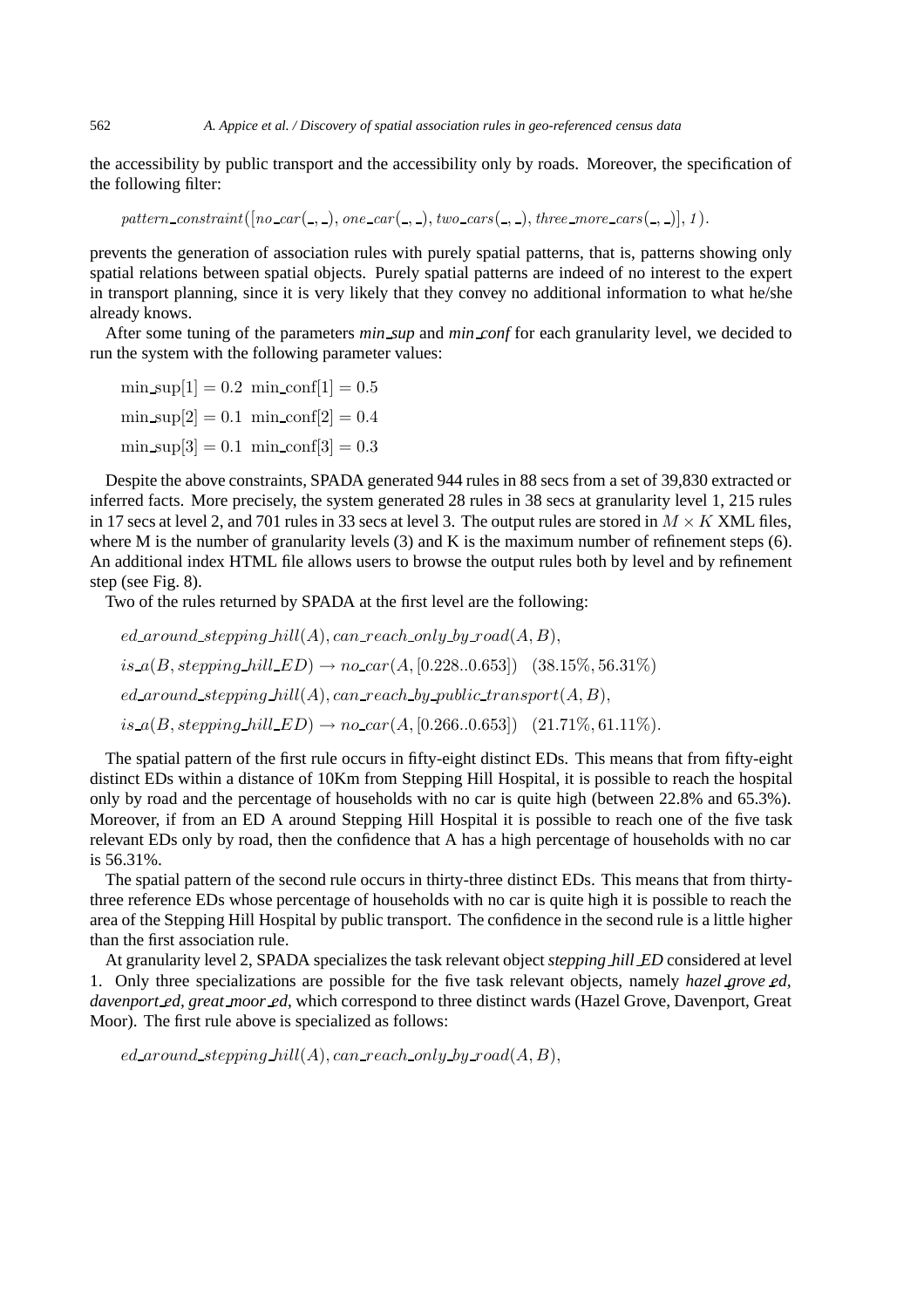

Fig. 8. Browsing results of the SPADA system. The user can select the refinement (or specialization) step and the granularity level. Rules are reported in the order in which they are generated, but they can be sorted in a decreasing order by confidence, support, antecedent length and consequence length. In addition to usual confidence and support values, the name of the reference EDs supporting the rule is shown. Results can be easily shown on a map.

 $is_a(B, great{\text{-}moor\_ED}) \rightarrow no\_{car}(A, [0.228..0.653])$  (38.15\%, 56.31\%)  $ed\_{around\_{stepping\_{hill}(A), can\_{reach\_{only\_{by\_{road}(A, B),$  $is_a(B, davenport\_ED) \rightarrow no\ car(A, [0.228..0.653])$  (21.71\%, 50.76\%)  $ed\_{around\_{stepping\_{hill}}(A), can\_reach\_{only\_{by\_{road}}(A, B),$ is  $a(B, \text{hazel\_grove\_ED}) \rightarrow no \text{ car}(A, [0.228..0.653])$  (21.71\%, 50.76\%).

As expected, the support of some rules have decreased. However, since both support and confidence are greater than the corresponding user-defined thresholds, all the three rules are output by SPADA. Similar considerations apply to granularity level 3, where specific task relevant EDs are reported.

Association rules found by SPADA in this application as well as in other related applications [30] are of interest to urban planners, since they relate data on the transport network with data on sociological factors. However, this study has three main limitations due to the nature of available data. First, we considered 1991 Census data, which are now obsolete. Second, the crossing of a railway does not necessarily mean that there is a station in an ED. Similar considerations can be made for bus priority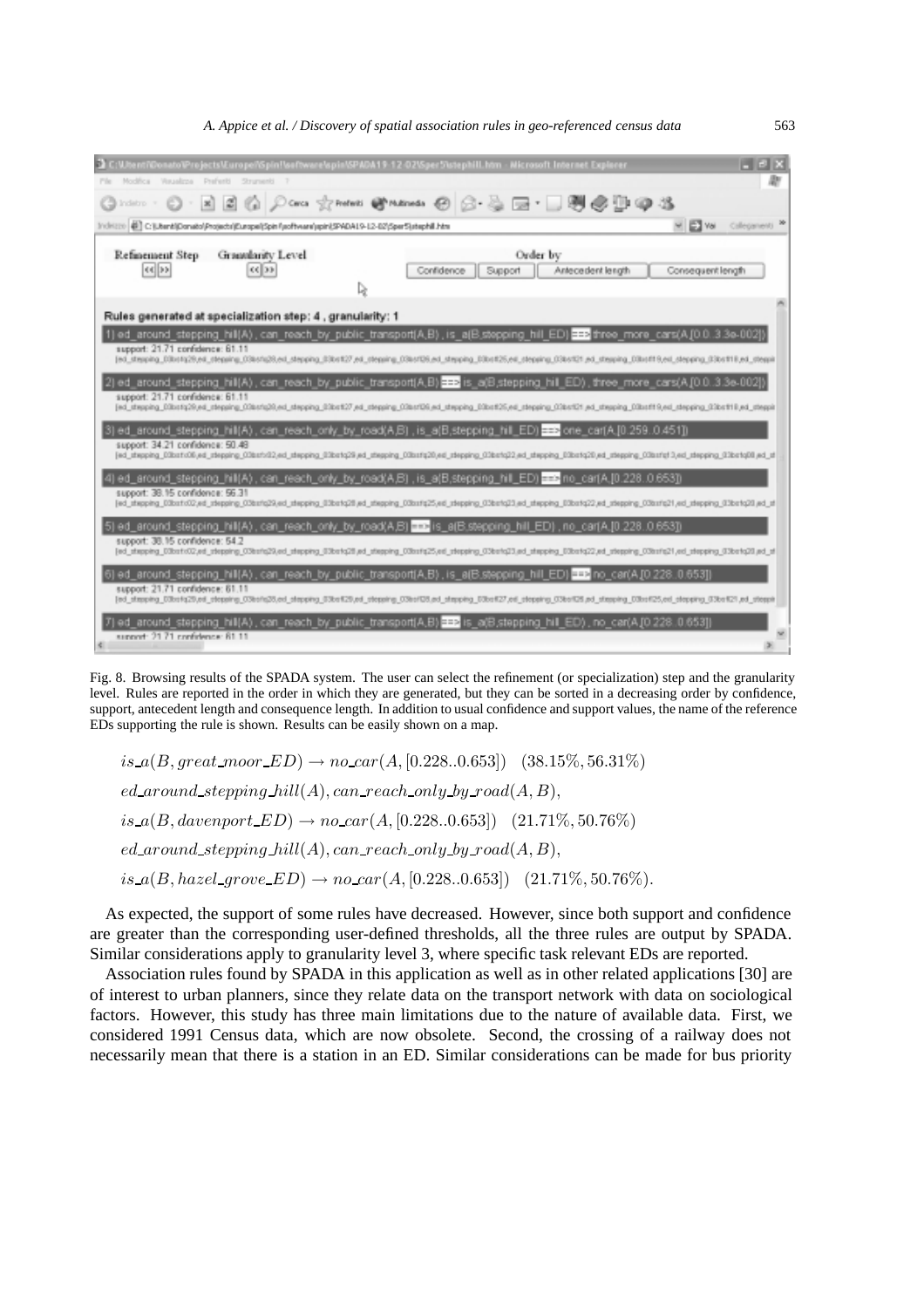lines and roads. Third, digital maps made available by the Ordnance Survey are devised for cartographic reproduction purposes and not for data analysis. Hence, a road may appear to be 'blocked' in the digital map, because it runs under a bridge. A solution to these problems is planned for the near future.

# **5. Conclusions**

In this paper, a multi-relational approach to the problem of mining spatial association rules has been illustrated in the context of an application to geo-referenced census data. This approach is justified by the need to consider relationships implicitly defined between spatial objects. Spatial relationships and spatial reasoning rules can be easily represented by means of first-order logic clauses, therefore, the definition of the spatial data mining method has naturally been based on several concepts developed in computational logics and, more specifically, in inductive logic programming. The interface to a spatial database is another crucial issue in spatial data mining. In this work, a form of loose coupling between the rule mining system SPADA and the SDB has been presented. It is based on the implementation of an Oracle package for the extraction of a number of spatial and aspatial features initially represented as tuples and then translated into atoms. Advantages and drawbacks of this approach have been briefly discussed in the paper. The future implementation of a tight coupling will permit an experimental comparison of the two solutions.

The specific census mining problem illustrated in this paper concerns the accessibility of an urban area. Unlike typical accessibility studies, no index has been developed in this application. Rather, we aimed at discovering human interpretable patterns that can also contribute to directing resources for facility improvement in areas with poor transport accessibility. Indeed, some of the discovered rules seem to convey new knowledge to urban planners, although the search for these "nuggets" requires a lot of tuning and effort on the part of the data analyst in order to constrain the search space properly and discard most of the obvious or totally useless patterns hidden in the data. One of the main limitations of our system, which is also a problem of many other relational data mining systems, is the requirement of some expertise in data and knowledge engineering. Indeed, the user should know how data are organized in the spatial database (e.g., layers and physical representation of objects), the semantics of spatial relations that can be extracted from digital maps, the meaning of some parameters used in the discretization process and in the generation of spatial association rules, as well as the correct and most efficient way to specify the domain knowledge and declarative bias. A solution to these usability problems will be investigated in the context of specific projects for which actual competences of end-users are known.

### **Acknowledgments**

The authors thank Jim Petch, Keith Cole and Mohammed Islam (MIMAS, University of Manchester, England) and Chrissie Gibson (Department of Environmental and Geographical Sciences, Manchester Metropolitan University, England) for providing access to census data and digital OS maps of Stockport, Manchester. The work presented in this paper is in partial fulfillment of the research objectives set by the IST European project SPIN! (Spatial Mining for Data of Public Interest) and by the MURST COFIN-2001 project on "Methods for the extraction, validation and representation of statistical information in a decision context". Thanks to Lynn Rudd for her help in reading the paper.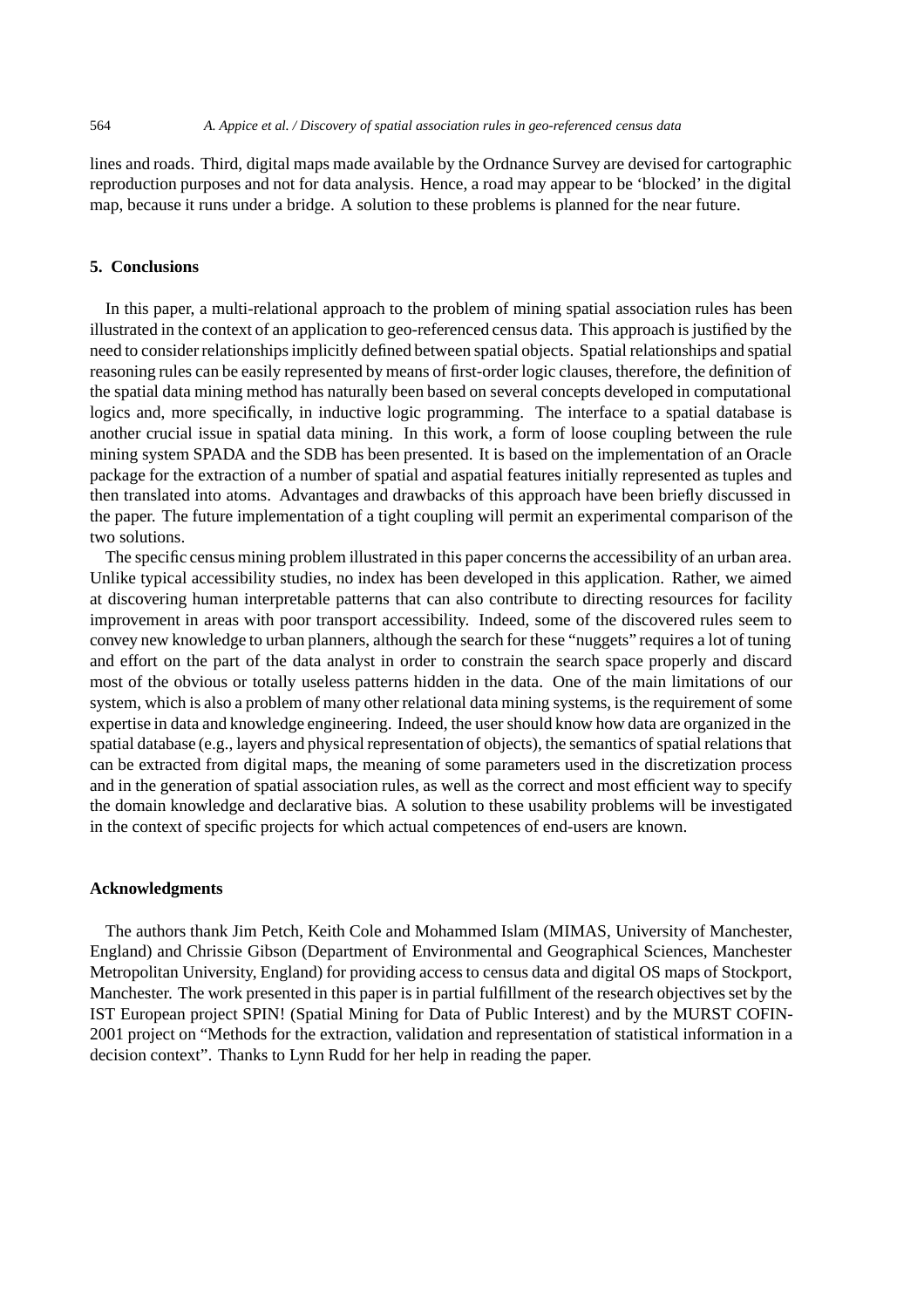- [1] R. Agrawal, T. Imielinski and A. Swami, *Mining association rules between sets of items in large databases*, Proceedings of the ACM SIGMOD Conference on Management of Data, 1993, 207–216.
- [2] C. Bhat, S. Handy, K. Kockelman, H. Mahmassani, Q. Chen and L. Weston, *Urban accessibility index: literature review. Technical Report No TX-01/7-4938-1*, Texas Dept. of Transportation, University of Texas at Austin, 2000
- [3] L.D. Burns, *Transportation, Temporal, and Spatial Components of Accessibility*, Lexington, MA: Lexington Books, 1979
- [4] S. Ceri, G. Gottlob and L. Tanca, What you Always Wanted to Know About Datalog (And Never Dared to Ask), *IEEE Transactions on Knowledge and Data Engineering* **1**(1) (1989), 146–166.
- [5] P. Cheeseman and J. Stutz, Bayesian Classification (AutoClass): Theory and Results, in: *Advances in Knowledge Discovery and Data Mining*, U. Fayyad, G. Piatesky-Shapiro, P. Smyth and R. Uthurusamy, eds, AAAI/MIT Press, 1996, pp. 153–180.
- [6] L. Dehaspe and L. De Raedt, Mining Association Rules in Multiple Relations, in: *Inductive Logic Programming*, N. Lavrač and S. Džeroski, eds, LNCS 1297, Springer-Verlag, Berlin, 1997, pp. 125–132.
- [7] L. Dehaspe and H. Toivonen, Discovery of frequent Datalog patterns, *Data Mining and Knowledge Discovery* **3**(1) (1999), 7–36.
- [8] L. De Raedt, *Interactive Theory Revision*, Academic Press, London, 1992.
- [9] S. Džeroski and N. Lavrač, eds, *Relational Data Mining*, Springer-Verlag, Berlin, 2001.
- [10] M.J. Egenhofer, *Reasoning about Binary Topological Relations*, Proceedings of the Second Symposium on Large Spatial Databases, Zurich, Switzerland, 1991, 143–160.
- [11] M.J. Egenhofer and R. Franzosa, Point-Set Topological Spatial Relations, *International Journal of Geographical Information Systems* **5**(2) (1991), 161–174.
- [12] M.J. Egenhofer and J.R. Herring, Categorizing Binary Topological Relations Between Regions, Lines, and Points in Geographic Databases, in: *The 9-intersection: Formalism and its Use for Natural-language Spatial Predicates*, M.J. Egenhofer, D.M. Mark and J.R. Herring, eds, 1994, 183–271.
- [13] F. Esposito and A. Lanza, The application of Machine Learning Techniques to Map Interpretation, in: *Soft Computing in Remote Sensing Data Analysis*, E. Binaghi, P.A. Brivio and A. Rampini, eds, World Scientific Pu. Co., Singapore, 1996, pp. 101–112.
- [14] F. Esposito, A. Lanza, D. Malerba and G. Semeraro, Machine Learning for Map Interpretation: An Intelligent Tool for Environmental Planning, *Applied Artificial Intelligence: an International Journal* **11**(7–8) (1997), 673–696.
- [15] M. Ester, A. Frommelt, H.-P. Kriegel and J. Sander, *Algorithms for Characterization and Trend Detection in Spatial Databases*, Proc. 4th Int. Conf. on Knowledge Discovery and Data Mining, New York City, NY, 1998, pp. 44–50.
- [16] R.H. Güting, An introduction to spatial database systems, *VLDB Journal* 4(3) (1994), 357–399.
- [17] J. Han and Y. Fu, Discovery of multiple-level association rules from large databases, in: *VLDB'95, Proceedings of the 21st International Conference on Very Large Data Bases*, U. Dayal, P.M.D. Gray, S. Nishio eds, Morgan-Kaufmann, 1995, pp. 420–431.
- [18] J. Han, K. Koperski and N. Stefanovic, GeoMiner: A System Prototype for Spatial Data Mining, in SIGMOD 1997, J. Peckham, ed., Proceedings of the ACM-SIGMOD International Conference on Management of Data, *SIGMOD Record* **26**(2) (1997), 553–556.
- [19] N. Helft, Inductive generalization: a logical framework. in: *Progress in Machine Learning*, I. Bratko and N. Lavrač, eds, Sigma Press, 1987, 149–157.
- [20] W. Klösgen and M. May, Spatial Subgroup Mining Integrated in an Object-Relational Spatial Database, in: *Principles of Data Mining and Knowledge Discovery* (*PKDD*), T. Elomaa, H. Mannila and H. Toivonen, eds, 6th European Conference, LNAI 2431, Springer-Verlag, Berlin, 2002, pp. 275–286.
- [21] K. Koperski and J. Han, Discovery of Spatial Association Rules in Geographic Information Databases, in: *Advances in Spatial Databases. LNCS 951, Springer-Verlag*, M.J. Egenhofer and J.R. Herring, eds, Berlin, 1995, pp. 47–66.
- [22] K. Koperski, J. Han and N. Stefanovic, *An Efficient Two-Step Method for Classification of Spatial Data*, Proc. Symposium on Spatial Data Handling (SDH '98), Vancouver, Canada, 1998, 45–54.
- [23] K. Koperski, J. Adhikary and J. Han, *Spatial Data Mining: Progress and Challenges*, Proc. ACM SIGMOD Workshop on Research Issues on a Mining and Knowledge Discovery, Montreal, Canada, 1996.
- [24] A. Lanza, D. Malerba, F.A. Lisi, A. Apice and M. Ceci, Generating Logic Descriptions for the Automated Interpretation of Topographic Maps, in: *Graphics Recognition: Algorithms and Applications*, D. Blostein and Y.-B. Kwon eds, LNCS 2390, Springer-Verlag Berlin Heidelberg, 2002, pp. 200–210.
- [25] N. Lavrač and S. Džeroski, *Inductive Logic Programming: techniques and applications*, Ellis Horwood, Chichester, 1994.
- [26] F. Lisi and D. Malerba, *Efficient Discovery of Multiple-level Patterns*, Atti del Decimo Convegno Nazionale su Sistemi Evoluti per Basi di Dati SEBD'02, 2002, pp. 237–250.